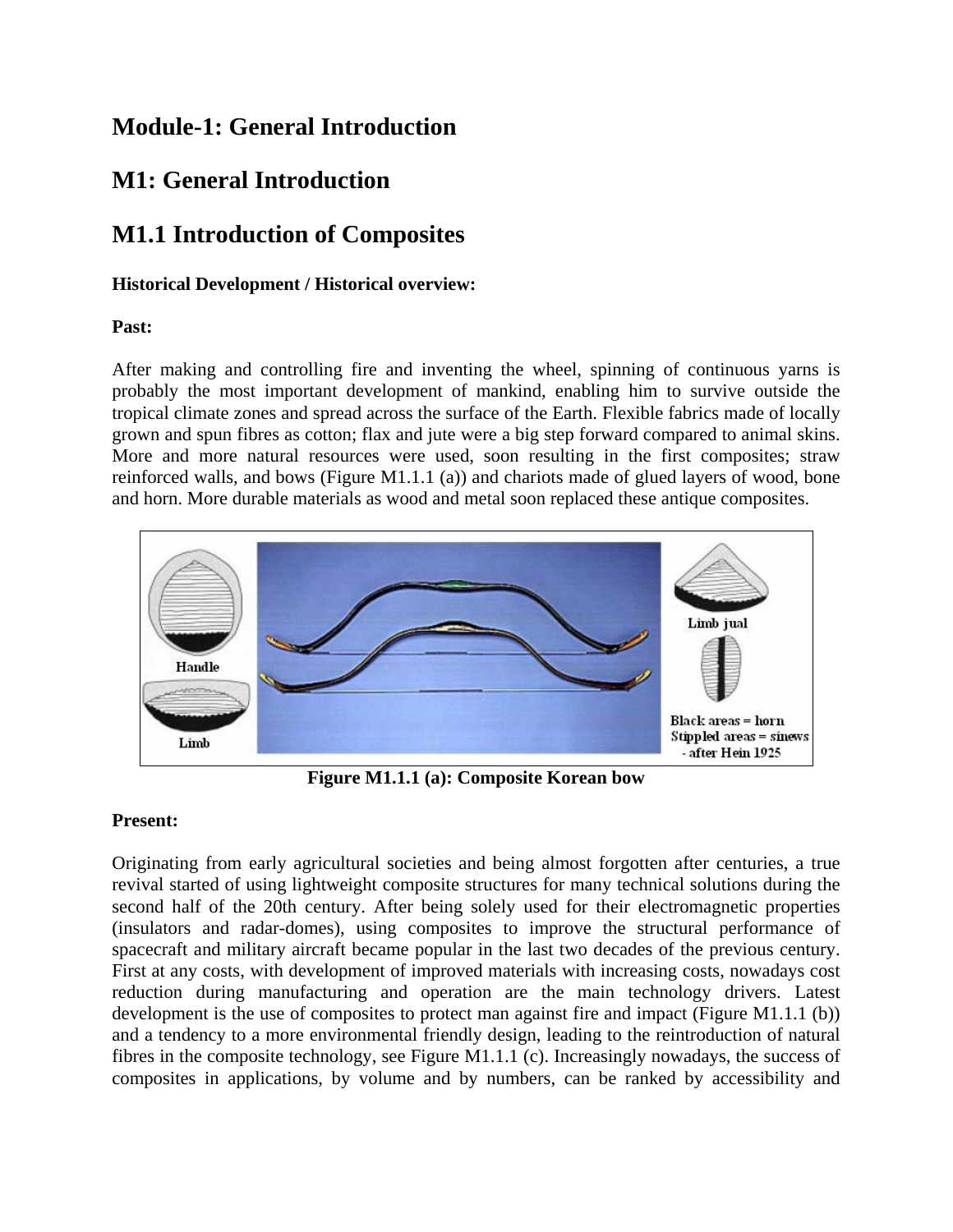reproducibility of the applied manufacturing techniques. Some examples of use of natural fibers are shown in Figure M1.1.1 (d) and Figure M1.1.1 (e).



Figure M1.1.1 (b): Lightweight composite military helmet



Figure M1.11 (c): Interior part of the Mercedes A-200 (Generation of A - classes)



#### **Future:**

In future, composites will be manufactured even more according to an integrated design process resulting in the optimum construction according to parameters such as shape, mass, strength, stiffness, durability, costs, etc. Newly developed design tools must be able to instantaneously show customers the influence of a design change on each one of these parameters.

#### **Concept of Composite:**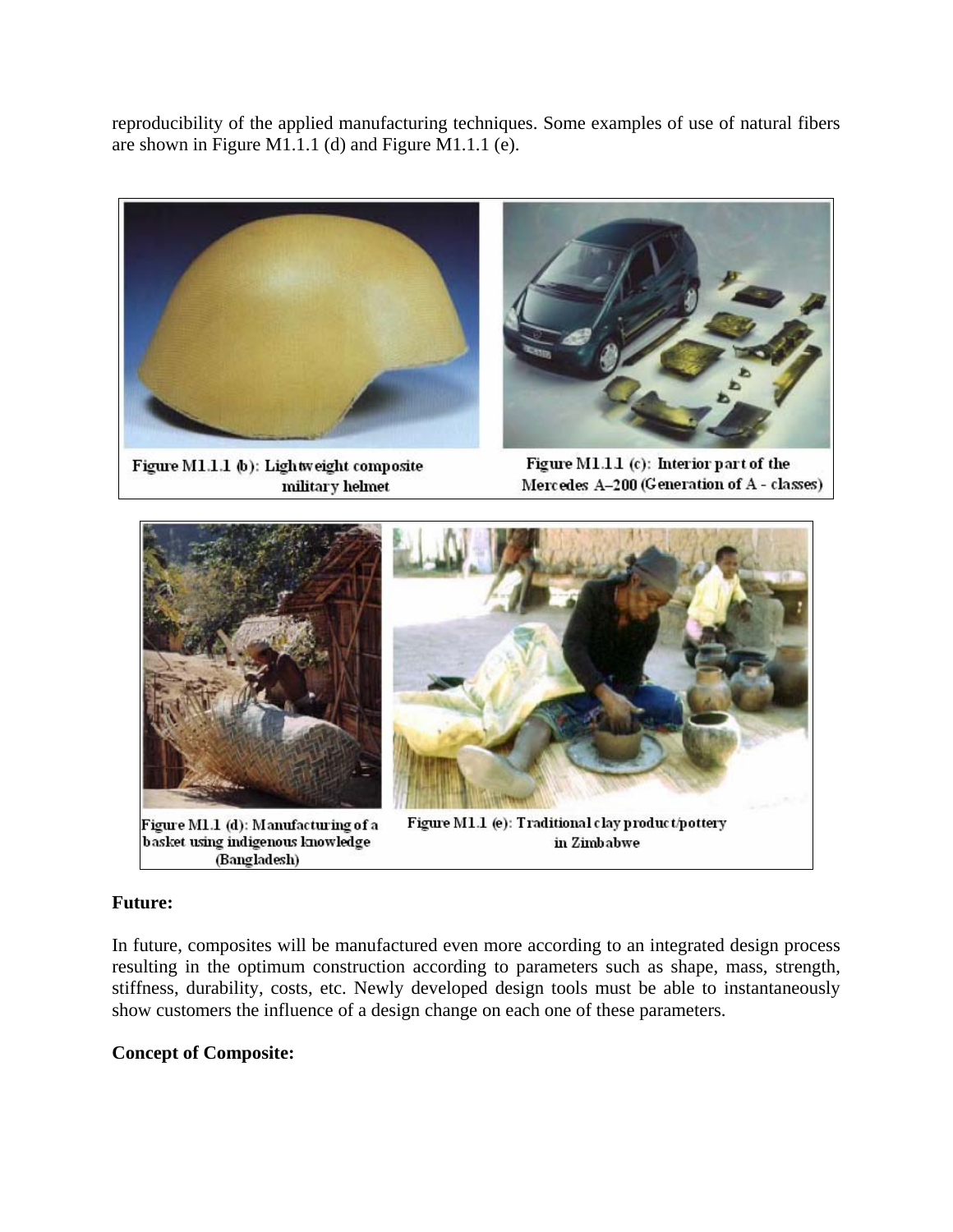Fibers or particles embedded in **matrix** of another material are the best example of modern-day composite materials, which are mostly structural.

**Laminates** are composite material where different layers of materials give them the specific character of a composite material having a specific function to perform. **Fabrics** have no matrix to fall back on, but in them, fibers of different compositions combine to give them a specific character. **Reinforcing materials** generally withstand maximum load and serve the desirable properties.

Further, though composite types are often distinguishable from one another, no clear determination can be really made. To facilitate definition, the accent is often shifted to the levels at which differentiation take place viz., **microscopic** or **macroscopic**.

In **matrix**-based structural composites, the matrix serves two paramount purposes viz., binding the **reinforcement phases** in place and deforming to distribute the stresses among the constituent **reinforcement materials** under an applied force.

The demands on matrices are many. They may need to temperature variations, be conductors or resistors of electricity, have **moisture sensitivity** etc. This may offer weight advantages, ease of handling and other merits which may also become applicable depending on the purpose for which matrices are chosen.

Solids that accommodate stress to incorporate other constituents provide strong bonds for the reinforcing phase are potential **matrix materials**. A few inorganic materials, polymers and metals have found applications as matrix materials in the designing of structural composites, with commendable success. These materials remain elastic till failure occurs and show decreased failure strain, when loaded in tension and compression.

Composites cannot be made from constituents with divergent linear expansion characteristics. The interface is the area of contact between the reinforcement and the matrix materials. In some cases, the region is a distinct added phase. Whenever there is **interphase**, there has to be two interphases between each side of the interphase and its **adjoint constituent**. Some composites provide interphases when surfaces dissimilar constituents interact with each other. Choice of fabrication method depends on matrix properties and the effect of matrix on properties of reinforcements. One of the prime considerations in the selection and fabrication of composites is that the constituents should be chemically inert non-reactive. Figure M1.1.1 (f) helps to classify matrices.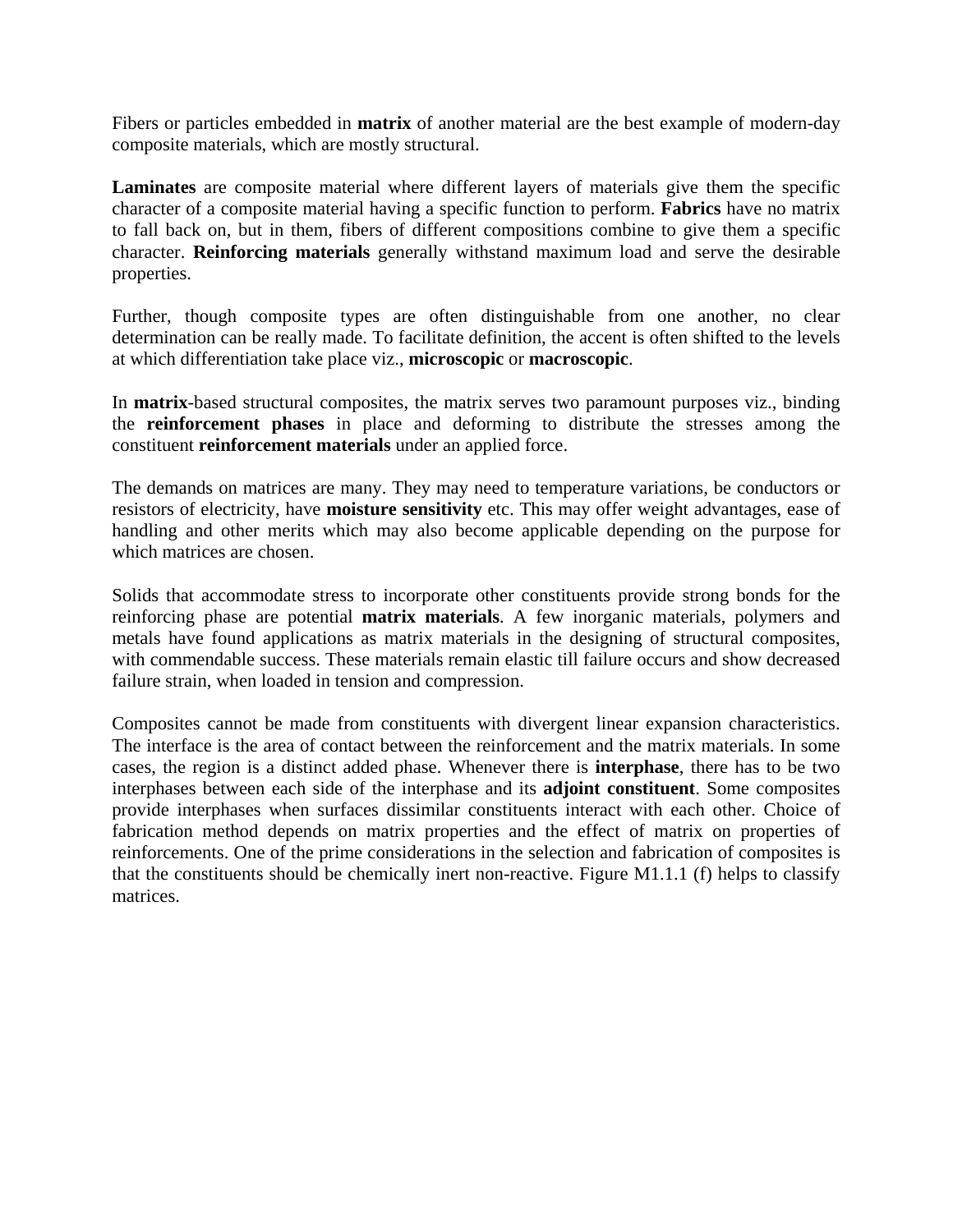

**Figure M1.1 (f): Classification of Matrix Materials** 

# **M1.2 Basic Definitions and Classifications of Composites**

# **M1.2.1 Classification of Composites**

Composite materials are commonly classified at following two distinct levels:

- The first level of classification is usually made with respect to the matrix constituent. The major composite classes include Organic Matrix Composites (OMCs), Metal Matrix Composites (MMCs) and Ceramic Matrix Composites (CMCs). The term organic matrix composite is generally assumed to include two classes of composites, namely Polymer Matrix Composites (PMCs) and carbon matrix composites commonly referred to as carboncarbon composites.
- The second level of classification refers to the reinforcement form fibre **reinforced composites**, **laminar composites** and **particulate composites**. Fibre Reinforced composites (FRP) can be further divided into those containing discontinuous or continuous fibres.
- **Fibre Reinforced Composites** are composed of fibres embedded in matrix material. Such a composite is considered to be a discontinuous fibre or short fibre composite if its properties vary with fibre length. On the other hand, when the length of the fibre is such that any further increase in length does not further increase, the elastic modulus of the composite, the composite is considered to be continuous fibre reinforced. Fibres are small in diameter and when pushed axially, they bend easily although they have very good tensile properties. These fibres must be supported to keep individual fibres from bending and buckling.
- **Laminar Composites** are composed of layers of materials held together by matrix. Sandwich structures fall under this category.
- **Particulate Composites** are composed of particles distributed or embedded in a matrix body. The particles may be flakes or in powder form. Concrete and wood particle boards are examples of this category.

# **M1.2.2 Organic Matrix Composites**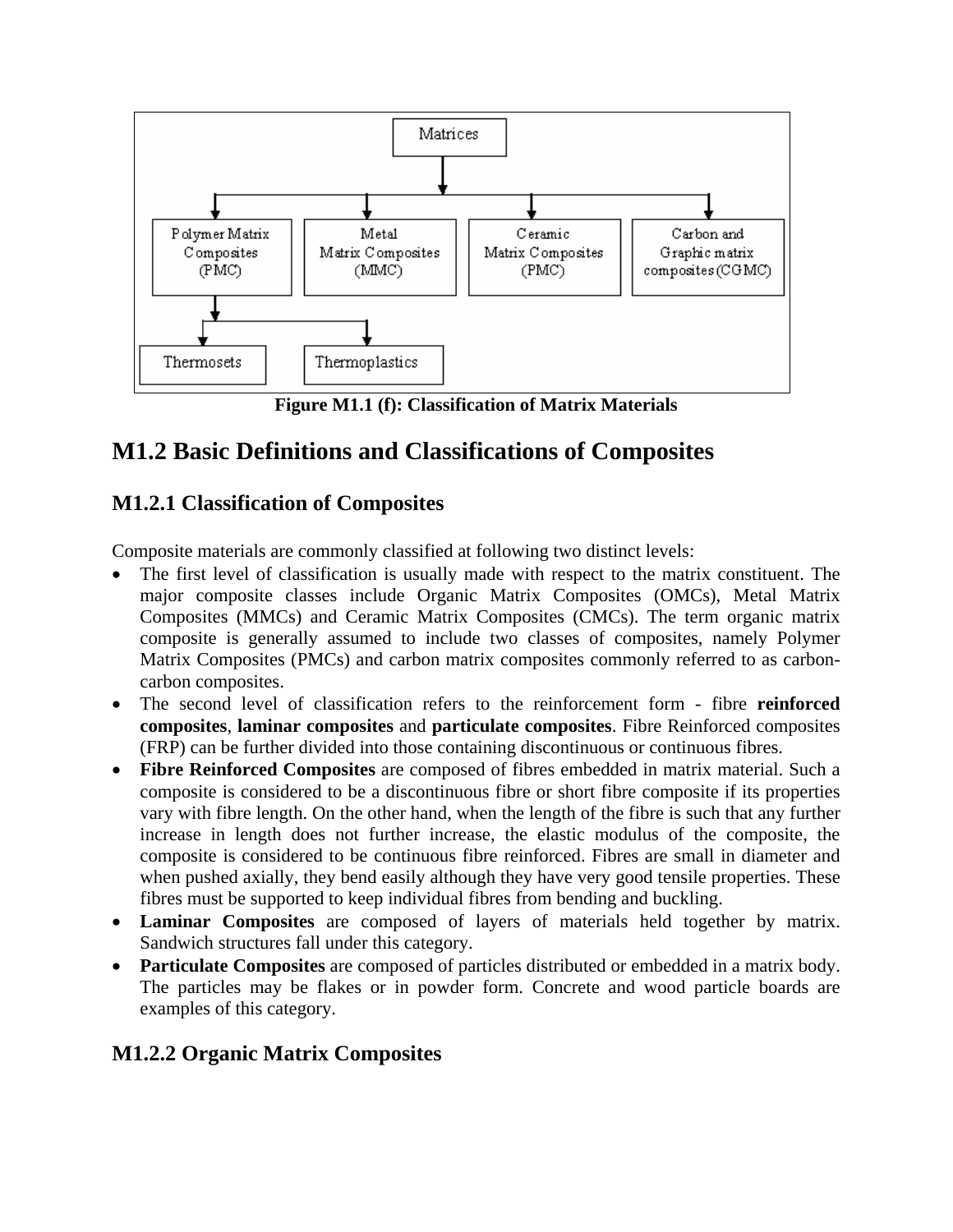#### **M1.2.2.1 Polymer Matrix Composites (PMC)/Carbon Matrix Composites or Carbon-Carbon Composites**

Polymers make ideal materials as they can be processed easily, possess lightweight, and desirable mechanical properties. It follows, therefore, that high temperature resins are extensively used in aeronautical applications.

Two main kinds of polymers are **thermosets** and **thermoplastics**. Thermosets have qualities such as a well-bonded three-dimensional molecular structure after curing. They decompose instead of melting on hardening. Merely changing the basic composition of the resin is enough to alter the conditions suitably for curing and determine its other characteristics. They can be retained in a partially cured condition too over prolonged periods of time, rendering Thermosets very flexible. Thus, they are most suited as matrix bases for advanced conditions fiber reinforced composites. Thermosets find wide ranging applications in the **chopped fiber composites** form particularly when a premixed or moulding compound with fibers of specific quality and aspect ratio happens to be starting material as in epoxy, polymer and phenolic polyamide resins.

Thermoplastics have one- or two-dimensional molecular structure and they tend to at an elevated temperature and show exaggerated melting point. Another advantage is that the process of softening at elevated temperatures can reversed to regain its properties during cooling, facilitating applications of **conventional compress techniques** to mould the compounds.

Resins reinforced with thermoplastics now comprised an emerging group of composites. The theme of most experiments in this area to improve the base properties of the resins and extract the greatest functional advantages from them in new avenues, including attempts to replace metals in die-casting processes. In crystalline thermoplastics, the reinforcement affects the **morphology** to a considerable extent, prompting the reinforcement to empower nucleation. Whenever **crystalline** or **amorphous**, these resins possess the facility to alter their **creep** over an extensive range of temperature. But this range includes the point at which the usage of resins is constrained, and the reinforcement in such systems can increase the failure load as well as creep resistance. Figure M1.2.1 shows kinds of thermoplastics.



**Figure M1.2.1: Thermoplastics** 

A small quantum of shrinkage and the tendency of the shape to retain its original form are also to be accounted for. But **reinforcements** can change this condition too. The advantage of thermoplastics systems over thermosets are that there are no chemical reactions involved, which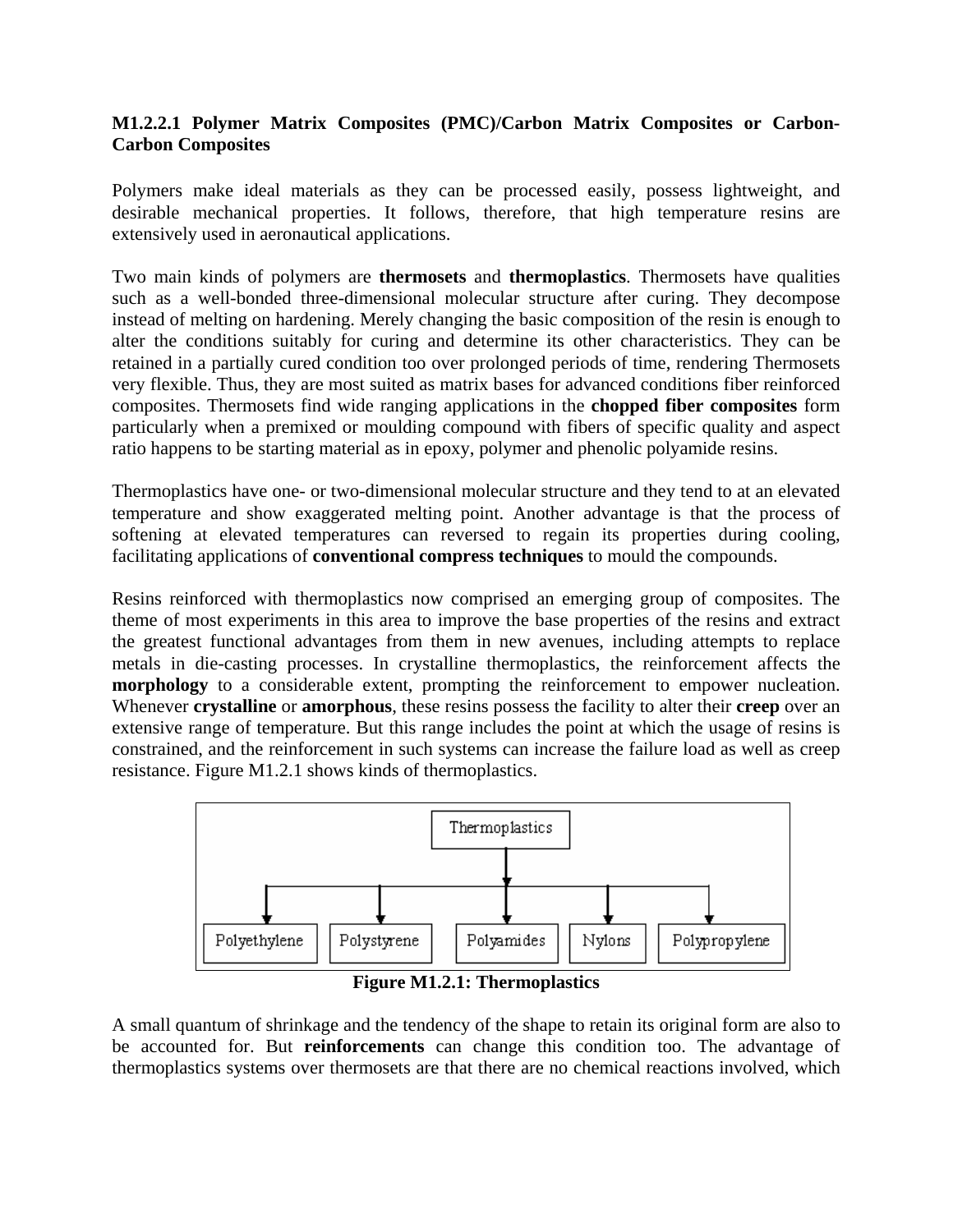often result in the release of gases or heat. Manufacturing is limited by the time required for heating, shaping and cooling the structures.

Thermoplastics resins are sold as **moulding compounds**. Fiber reinforcement is apt for these resins. Since the fibers are randomly dispersed, the reinforcement will be almost **isotropic**. However, when subjected to moulding processes, they can be aligned directionally.

There are a few options to increase heat resistance in thermoplastics. Addition of fillers raises the heat resistance. But all thermoplastic composites tend loose their strength at elevated temperatures. However, their **redeeming qualities** like **rigidity**, **toughness** and ability to **repudiate creep**, place thermoplastics in the important composite materials bracket. They are used in automotive control panels, electronic products encasement etc.

Newer developments augur the broadening of the scope of applications of thermoplastics. Huge sheets of reinforced thermoplastics are now available and they only require sampling and heating to be moulded into the required shapes. This has facilitated easy fabrication of bulky components, doing away with the more cumbersome moulding compounds.

Thermosets are the most popular of the fiber composite matrices without which, research and development in structural engineering field could get truncated. Aerospace components, automobile parts, defense systems etc., use a great deal of this type of fiber composites. **Epoxy matrix materials** are used in printed circuit boards and similar areas. Figure M1.2.2 shows some kinds of thermosets.



**Figure M1.2.2: Thermoset Materials** 

Direct condensation **polymerization** followed by rearrangement reactions to form **heterocyclic entities** is the method generally used to produce thermoset resins. Water, a product of the reaction, in both methods, hinders production of void-free composites. These voids have a negative effect on properties of the composites in terms of strength and dielectric properties. **Polyesters phenolic** and **Epoxies** are the two important classes of thermoset resins.

Epoxy resins are widely used in filament-wound composites and are suitable for **moulding prepress**. They are reasonably stable to chemical attacks and are excellent **adherents** having slow shrinkage during curing and no emission of volatile gases. These advantages, however, make the use of epoxies rather expensive. Also, they cannot be expected beyond a temperature of 140ºC. Their use in high technology areas where service temperatures are higher, as a result, is ruled out.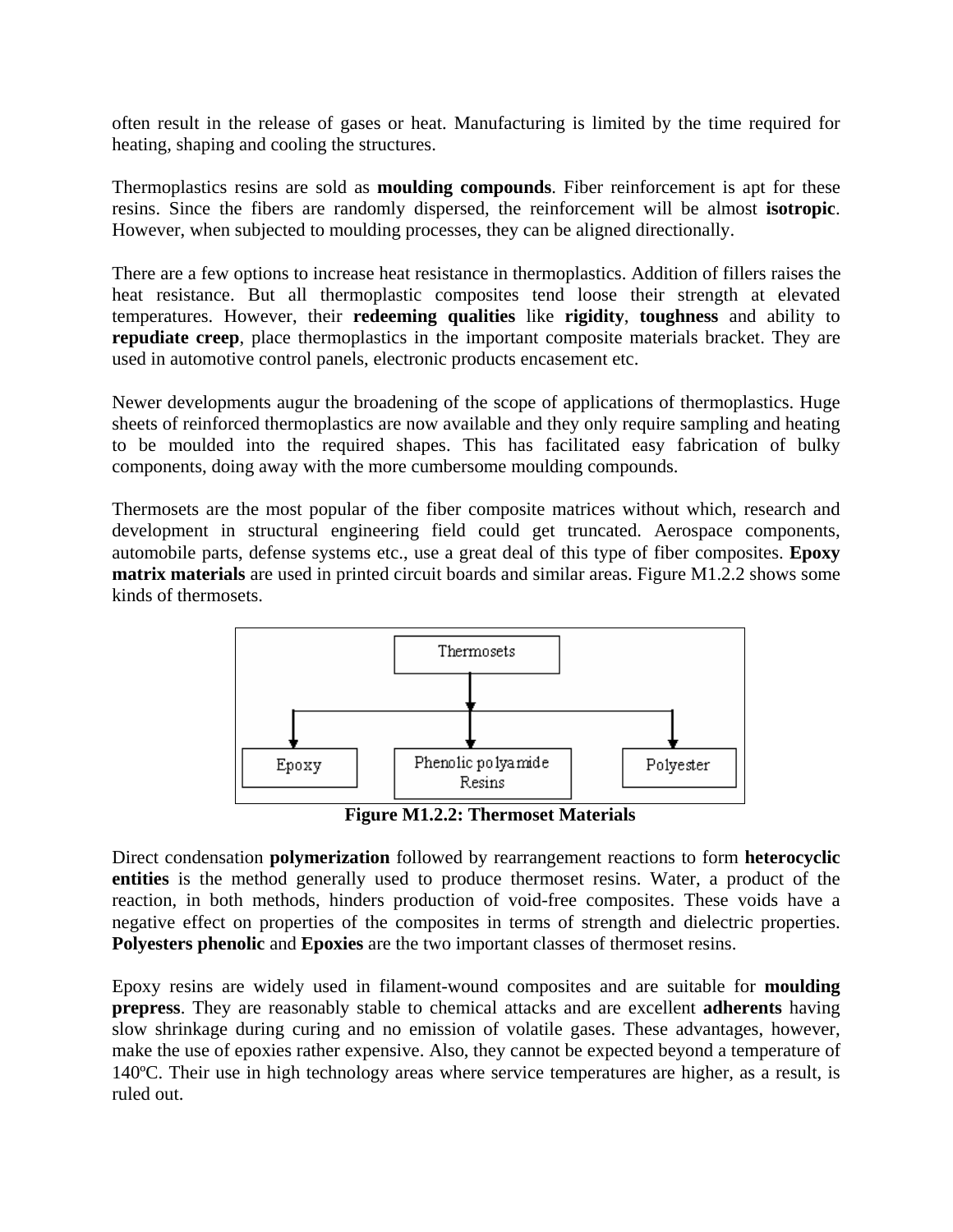**Polyester resins** on the other hand are quite easily accessible, cheap and find use in a wide range of fields. **Liquid polyesters** are stored at room temperature for months, sometimes for years and the mere addition of a catalyst can cure the matrix material within a short time. They are used in automobile and structural applications.

The **cured polyester** is usually rigid or flexible as the case may be and transparent. Polyesters withstand the variations of environment and stable against chemicals. Depending on the formulation of the resin or service requirement of application, they can be used up to about 75ºC or higher. Other advantages of polyesters include easy **compatibility** with few glass fibers and can be used with verify of reinforced plastic accoutrey.

**Aromatic Polyamides** are the most sought after candidates as the matrices of advanced fiber composites for structural applications demanding long duration exposure for continuous service at around 200-250ºC .

#### **M1.2.2.2 Metal Matrix Composites (MMC)**

Metal matrix composites, at present though generating a wide interest in research fraternity, are not as widely in use as their plastic counterparts. High **strength**, **fracture toughness** and **stiffness** are offered by metal matrices than those offered by their polymer counterparts. They can withstand elevated temperature in corrosive environment than polymer composites. Most metals and alloys could be used as matrices and they require reinforcement materials which need to be stable over a range of temperature and non-reactive too. However the guiding aspect for the choice depends essentially on the matrix material. Light metals form the matrix for temperature application and the reinforcements in addition to the aforementioned reasons are characterized by high moduli.

 Most metals and alloys make good matrices. However, practically, the choices for low temperature applications are not many. Only light metals are responsive, with their low density proving an advantage. Titanium, Aluminium and magnesium are the popular matrix metals currently in vogue, which are particularly useful for aircraft applications. If metallic matrix materials have to offer high strength, they require high modulus reinforcements. The strength-toweight ratios of resulting composites can be higher than most alloys.

The melting point, physical and mechanical properties of the composite at various temperatures determine the service temperature of composites. Most metals, ceramics and compounds can be used with matrices of low melting point alloys. The choice of reinforcements becomes more stunted with increase in the melting temperature of matrix materials.

#### **M1.2.2.3 Ceramic Matrix Materials (CMM)**

**Ceramics** can be described as solid materials which exhibit very strong **ionic bonding** in general and in few cases **covalent bonding**. High melting points, good corrosion resistance, stability at elevated temperatures and high compressive strength, render ceramic-based matrix materials a favourite for applications requiring a structural material that doesn't give way at temperatures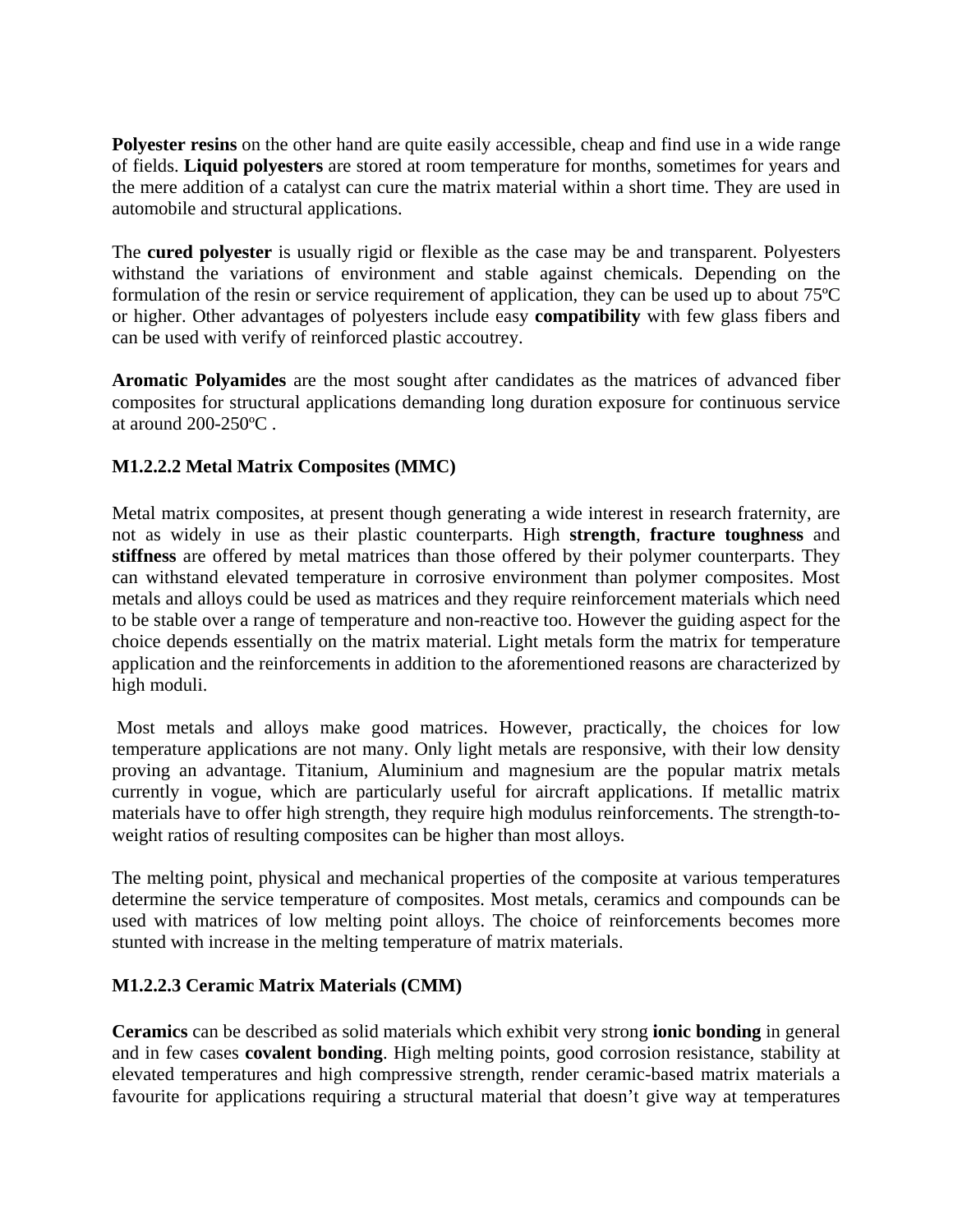above 1500ºC. Naturally, ceramic matrices are the obvious choice for high temperature applications.

High **modulus of elasticity** and low tensile strain, which most ceramics posses, have combined to cause the failure of attempts to add reinforcements to obtain strength improvement. This is because at the stress levels at which ceramics rupture, there is insufficient elongation of the matrix which keeps composite from transferring an effective **quantum of load** to the reinforcement and the composite may fail unless the percentage of fiber volume is high enough. A material is reinforcement to utilize the higher tensile strength of the fiber, to produce an increase in load bearing capacity of the matrix. Addition of high-strength fiber to a weaker ceramic has not always been successful and often the resultant composite has proved to be weaker.

The use of reinforcement with high modulus of elasticity may take care of the problem to some extent and presents **pre-stressing** of the fiber in the ceramic matrix is being increasingly resorted to as an option.

When ceramics have a higher **thermal expansion coefficient** than reinforcement materials, the resultant composite is unlikely to have a superior level of strength. In that case, the composite will develop strength within ceramic at the time of cooling resulting in microcracks extending from fiber to fiber within the matrix. Microcracking can result in a composite with tensile strength lower than that of the matrix.

### **M1.2.3 Classification Based on Reinforcements**

#### **M1.2.3: Introduction to Reinforcements**

Reinforcements for the composites can be fibers, fabrics particles or **whiskers**. Fibers are essentially characterized by one very long axis with other two axes either often circular or near circular. Particles have no preferred orientation and so does their shape. Whiskers have a preferred shape but are small both in diameter and length as compared to fibers. Figure M1.2.3 shows types of reinforcements in composites.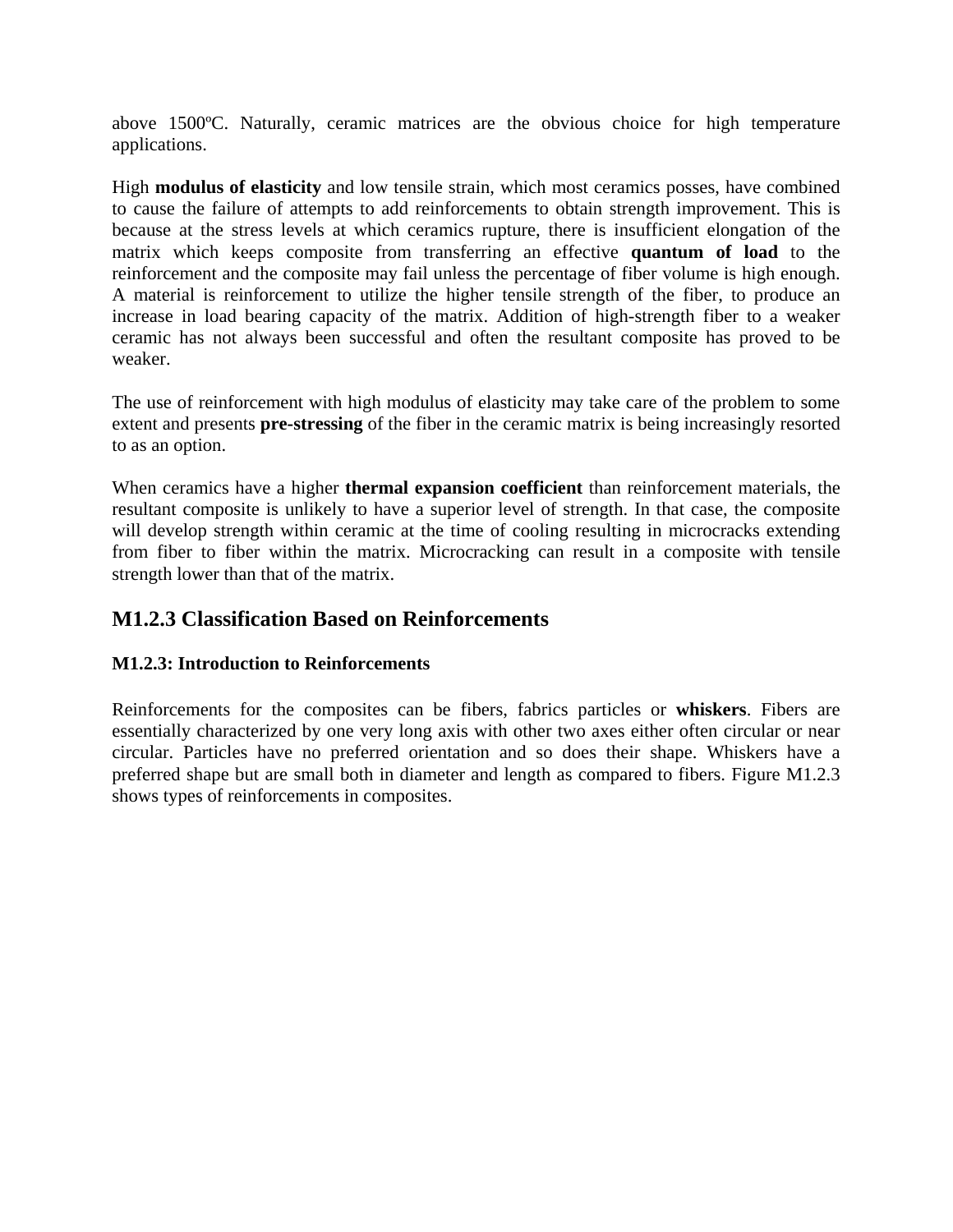

**Figure M1.2.3: Reinforcements** 

Reinforcing constituents in composites, as the word indicates, provide the strength that makes the composite what it is. But they also serve certain additional purposes of heat resistance or conduction, resistance to corrosion and provide rigidity. Reinforcement can be made to perform all or one of these functions as per the requirements.

A reinforcement that embellishes the matrix strength must be stronger and stiffer than the matrix and capable of changing failure mechanism to the advantage of the composite. This means that the ductility should be minimal or even nil the composite must behave as brittle as possible.

#### **M1.2.3.1 Fiber Reinforced Composites/Fibre Reinforced Polymer (FRP) Composites**

Fibers are the important class of reinforcements, as they satisfy the desired conditions and transfer strength to the matrix constituent influencing and enhancing their properties as desired.

Glass fibers are the earliest known fibers used to reinforce materials. Ceramic and metal fibers were subsequently found out and put to extensive use, to render composites stiffer more resistant to heat.

Fibers fall short of ideal performance due to several factors. The performance of a fiber composite is judged by its length, shape, orientation, and composition of the fibers and the mechanical properties of the matrix.

The orientation of the fiber in the matrix is an indication of the strength of the composite and the strength is greatest along the longitudinal directional of fiber. This doesn't mean the longitudinal fibers can take the same quantum of load irrespective of the direction in which it is applied. Optimum performance from longitudinal fibers can be obtained if the load is applied along its direction. The slightest shift in the angle of loading may drastically reduce the strength of the composite.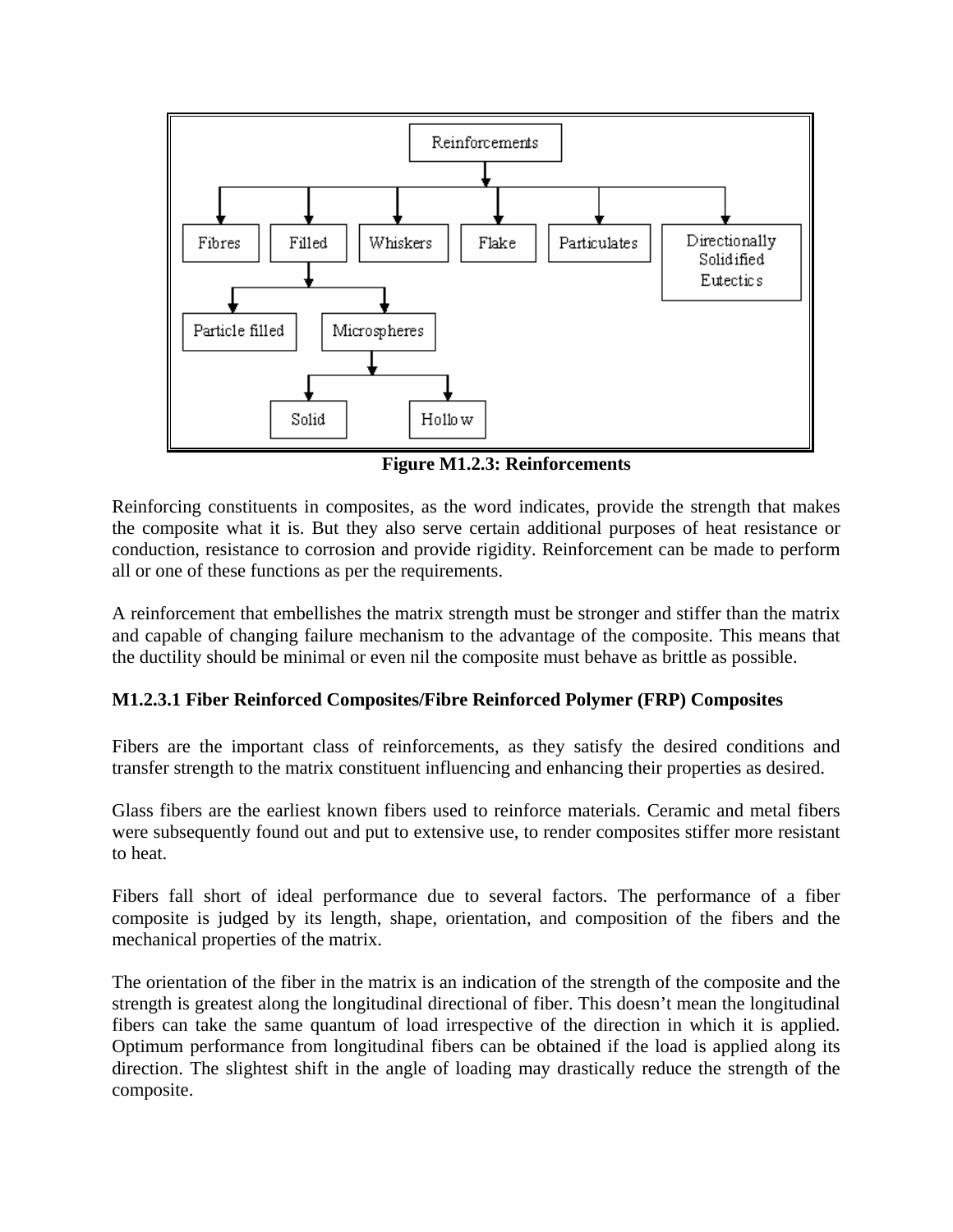Unidirectional loading is found in few structures and hence it is prudent to give a mix of orientations for fibers in composites particularly where the load is expected to be the heaviest.

**Monolayer tapes** consisting of continuous or discontinuous fibers can be oriented unidirectional stacked into plies containing layers of filaments also oriented in the same direction. More complicated orientations are possible too and nowadays, computers are used to make projections of such variations to suit specific needs. In short, in **planar composites**, strength can be changed from unidirectional fiber oriented composites that result in composites with nearly **isotropic properties**.

Properties of **angle-plied composites** which are not **quasi-isotropic** may vary with the number of **plies** and their orientations. Composite variables in such composites are assumed to have a constant ratio and the matrices are considered relatively weaker than the fibers. The strength of the fiber in any one of the three axes would, therefore be one-third the unidirectional fiber composite, assuming that the volume percentage is equal in all three axes.

However, orientation of short fibers by different methods is also possible like random orientations by sprinkling on to given plane or addition of matrix in liquid or solid state before or after the fiber deposition. Even three-dimensional orientations can achieve in this way.

There are several methods of random fiber orientations, which in a two-dimensional one, yield composites with one-third the strength of a unidirectional fiber-stressed composite, in the direction of fibers. In a 3-dimension, it would result in a composite with a comparable ratio, about less than one-fifth.

In very strong matrices, moduli and strengths have not been observed. Application of the strength of the composites with such matrices and several orientations is also possible. The longitudinal strength can be calculated on the basis of the assumption that fibers have been reduced to their effective strength on approximation value in composites with strong matrices and non-longitudinally orientated fibers.

It goes without saying that fiber composites may be constructed with either continuous or short fibers. Experience has shown that **continuous fibers** (or filaments) exhibit better orientation, although it does not reflect in their performance. Fibers have a high **aspect ratio**, i.e., their lengths being several times greater than their **effective diameters**. This is the reason why filaments are manufactured using continuous process. This finished filaments.

Mass production of filaments is well known and they match with several matrices in different ways like winding, twisting, weaving and knitting, which exhibit the characteristics of a fabric.

Since they have low densities and high strengths, the fiber lengths in filaments or other fibers yield considerable influence on the mechanical properties as well as the response of composites to processing and procedures. **Shorter fibers** with proper orientation composites that use glass, ceramic or multi-purpose fibers can be endowed with considerably higher strength than those that use continuous fibers. Short fibers are also known to their theoretical strength. The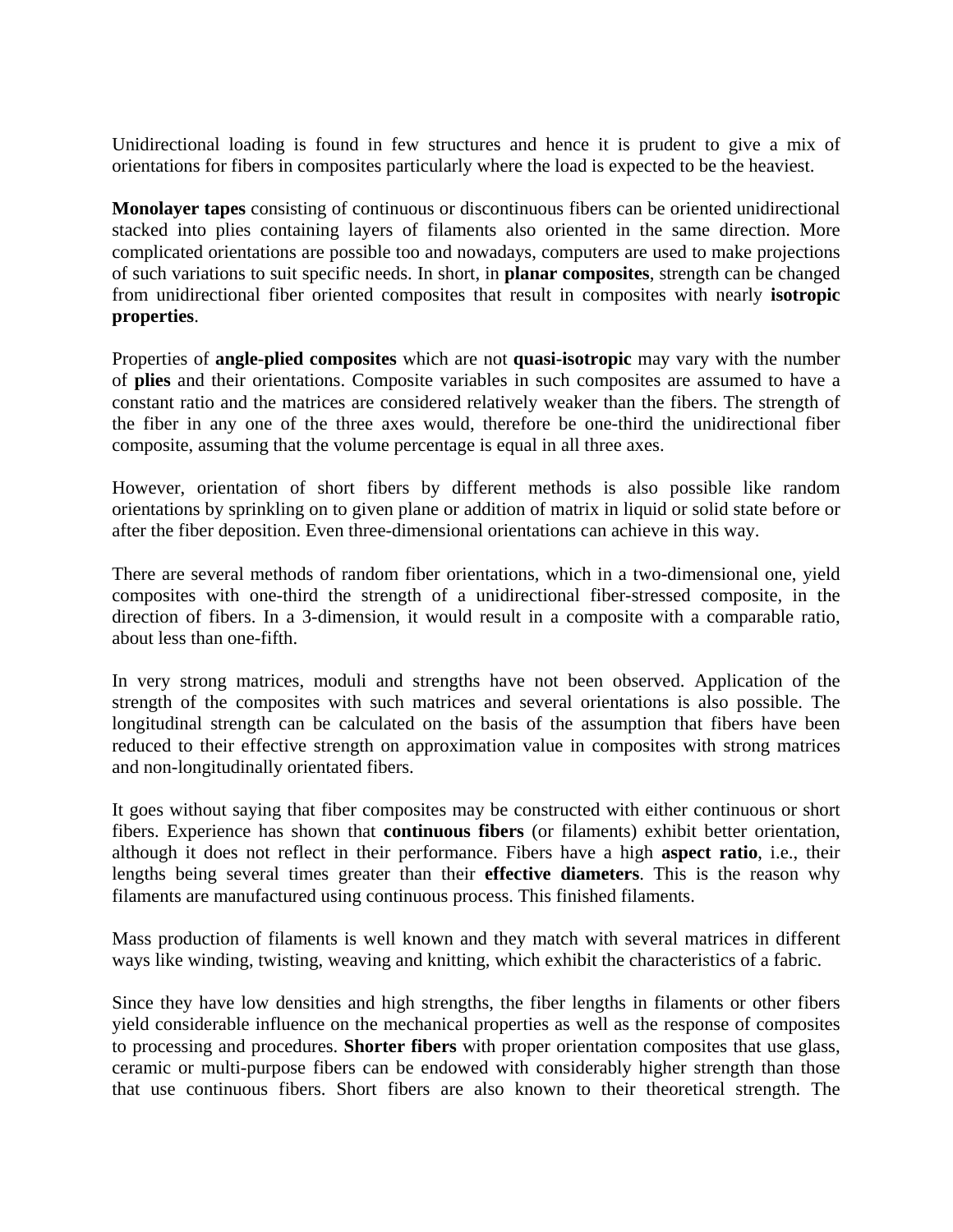continuous fiber constituent of a composite is often joined by the filament winding process in which the matrix impregnated fiber wrapped around a mandrel shaped like the part over which the composite is to be placed, and equitable load distribution and favorable orientation of the fiber is possible in the finished product. However, winding is mostly confined to fabrication of bodies of revolution and the occasional irregular, flat surface.

Short-length fibers incorporated by the **open- or close-mould process** are found to be less efficient, although the input costs are considerably lower than filament winding.

Most fibers in use currently are solids which are easy to produce and handle, having a circular cross-section, although a few non-conventional shaped and hollow fibers show signs of capabilities that can improve the mechanical qualities of the composites.

Given the fact that the vast difference in length and effective diameter of the fiber are assets to a fiber composite, it follows that greater strength in the fiber can be achieved by smaller diameters due to minimization or total elimination of surface of surface defects.

After flat-thin filaments came into vogue, fibers rectangular cross sections have provided new options for applications in high strength structures. Owing to their shapes, these fibers provide perfect packing, while hollow fibers show better **structural efficiency** in composites that are desired for their stiffness and compressive strengths. In hollow fibers, the **transverse compressive strength** is lower than that of a solid fiber composite whenever the hollow portion is more than half the total fiber diameter. However, they are not easy to handle and fabricate.

#### **M1.2.3.2 Laminar Composites**

**Laminar composites** are found in as many combinations as the number of materials. They can be described as materials comprising of layers of materials bonded together. These may be of several layers of two or more metal materials occurring alternately or in a determined order more than once, and in as many numbers as required for a specific purpose.

**Clad and sandwich laminates** have many areas as it ought to be, although they are known to follow the rule of mixtures from the modulus and strength point of view. Other **intrinsic values** pertaining to metal-matrix, metal-reinforced composites are also fairly well known.

**Powder metallurgical processes** like roll bonding, hot pressing, diffusion bonding, brazing and so on can be employed for the fabrication of different alloys of sheet, foil, powder or sprayed materials. It is not possible to achieve high strength materials unlike the fiber version. But sheets and foils can be made isotropic in two dimensions more easily than fibers. Foils and sheets are also made to exhibit high percentages of which they are put. For instance, a strong sheet may use over 92% in laminar structure, while it is difficult to make fibers of such compositions. Fiber laminates cannot over 75% strong fibers.

The main functional types of metal-metal laminates that do not posses high strength or stiffness are single layered ones that endow the composites with special properties, apart from being costeffective. They are usually made by **pre-coating** or **cladding methods**.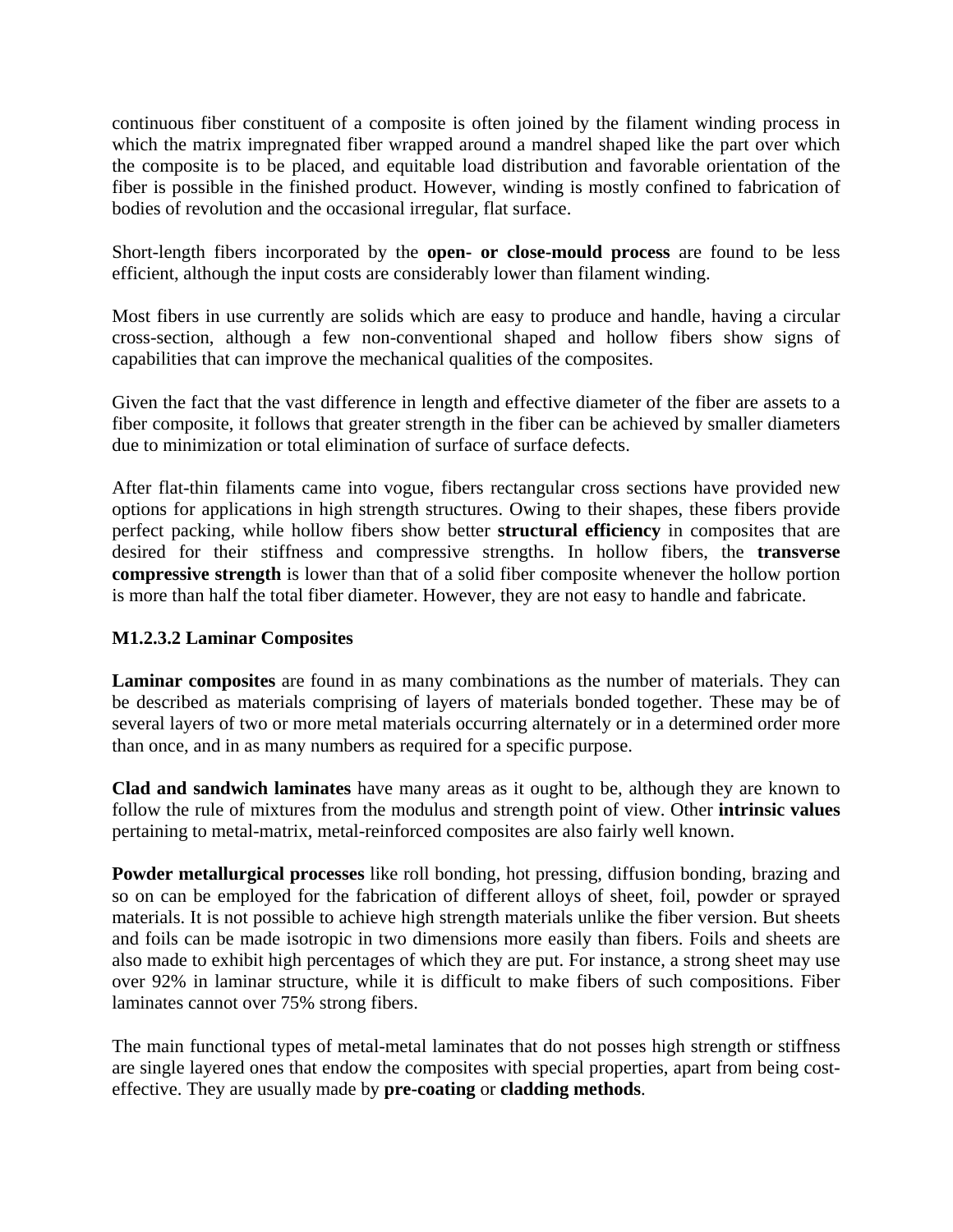Pre-coated metals are formed by forming by forming a layer on a substrate, in the form of a thin continuous film. This is achieved by hot dipping and occasionally by **chemical plating** and **electroplating**. Clad metals are found to be suitable for more intensive environments where denser faces are required.

There are many combinations of sheet and foil which function as adhesives at low temperatures. Such materials, plastics or metals, may be clubbed together with a third constituent. Pre-painted or pre-finished metal whose primary advantage is elimination of final finishing by the user is the best known metal-organic laminate. Several combinations of metal-plastic, vinyl-metal laminates, organic films and metals, account for upto 95% of metal-plastic laminates known. They are made by **adhesive bonding processes**.

#### **M1.2.3.3 Particulate Reinforced Composites (PRC)**

Microstructures of metal and ceramics composites, which show particles of one phase strewn in the other, are known as particle reinforced composites. Square, triangular and round shapes of reinforcement are known, but the dimensions of all their sides are observed to be more or less equal. The **size and volume concentration** of the **dispersoid** distinguishes it from dispersion hardened materials.

The dispersed size in particulate composites is of the order of a few microns and volume concentration is greater than 28%. The difference between particulate composite and dispersion strengthened ones is, thus, oblivious. The mechanism used to strengthen each of them is also different. The dispersed in the dispersion-strengthen materials reinforces the matrix alloy by arresting motion of dislocations and needs large forces to fracture the restriction created by dispersion.

In particulate composites, the particles strengthen the system by the **hydrostatic coercion** of fillers in matrices and by their hardness relative to the matrix.

Three-dimensional reinforcement in composites offers isotropic properties, because of the three systematical **orthogonal planes**. Since it is not **homogeneous**, the material properties acquire sensitivity to the constituent properties, as well as the **interfacial properties** and geometric shapes of the array. The composite's strength usually depends on the diameter of the particles, the inter-particle spacing, and the volume fraction of the reinforcement. The matrix properties influence the behaviour of particulate composite too.

**Note: In this module text in "Italic" indicates advanced concepts.** 

# **[Give hyperlink as advanced/reference material]**

*M1.2.4 Classification Based on Reinforcements and Matrices*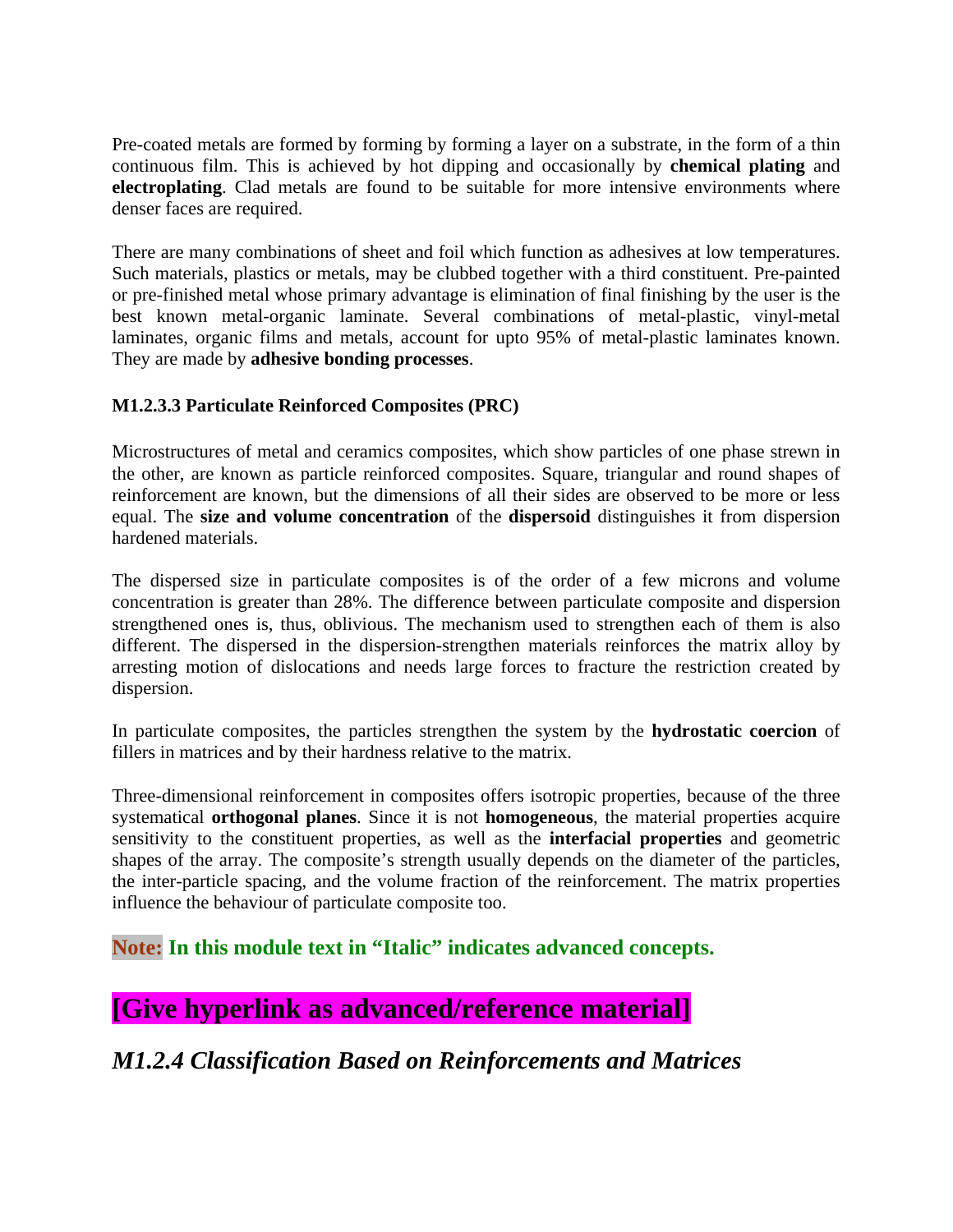*There are two types of constituent materials: matrix and reinforcement. At least one portion (fraction) of each type is required. The matrix material surrounds and supports the reinforcement materials by maintaining their relative positions. The reinforcements impart special physical (mechanical and electrical) properties to enhance the matrix properties.* 

## *M1.2.4.1 Classification Based On Matrices*

*The matrix is the monolithic material into which the reinforcement is embedded, and is completely continuous. This means that there is a path through the matrix to any point in the material, unlike two materials sandwiched together. In structural applications, the matrix is usually a lighter metal such as aluminum, magnesium, or titanium, and provides a compliant support for the reinforcement. In high temperature applications, cobalt and cobalt-nickel alloy matrices are common.* 

*The composite materials are commonly classified based on matrix constituent. The major composite classes include Organic Matrix Composites (OMCs), Metal Matrix Composites (MMCs) and Ceramic Matrix Composites (CMCs). The term organic matrix composite is generally assumed to include two classes of composites, namely Polymer Matrix Composites (PMCs) and carbon matrix composites commonly referred to as carbon-carbon composites.* 

*These three types of matrixes produce three common types of composites.* 

- *1. Polymer matrix composites (PMCs), of which GRP is the best-known example, use ceramic fibers in a plastic matrix.*
- *2. Metal-matrix composites (MMCs) typically use silicon carbide fibers embedded in a matrix made from an alloy of aluminum and magnesium, but other matrix materials such as titanium, copper, and iron are increasingly being used. Typical applications of MMCs include bicycles, golf clubs, and missile guidance systems; an MMC made from siliconcarbide fibers in a titanium matrix is currently being developed for use as the skin (fuselage material) of the US National Aerospace Plane.*
- *3. Ceramic-matrix composites (CMCs) are the third major type and examples include silicon carbide fibers fixed in a matrix made from a borosilicate glass. The ceramic matrix makes them particularly suitable for use in lightweight, high-temperature components, such as parts for airplane jet engines.*

#### *M1.2.4.1.1 Polymer Matrix Composites (PMC)/Carbon Matrix Composites/Carbon-Carbon Composites (CCC)*

*Polymers make ideal materials as they can be processed easily, possess lightweight, and desirable mechanical properties. It follows, therefore, that high temperature resins are extensively used in aeronautical applications.* 

*Two main kinds of polymers are thermosets and thermoplastics. Thermosets have qualities such as a well-bonded three-dimensional molecular structure after curing. They decompose instead of melting on hardening. Merely changing the basic composition of the resin is enough to alter the conditions suitably for curing and determine its other characteristics. They can be retained in a*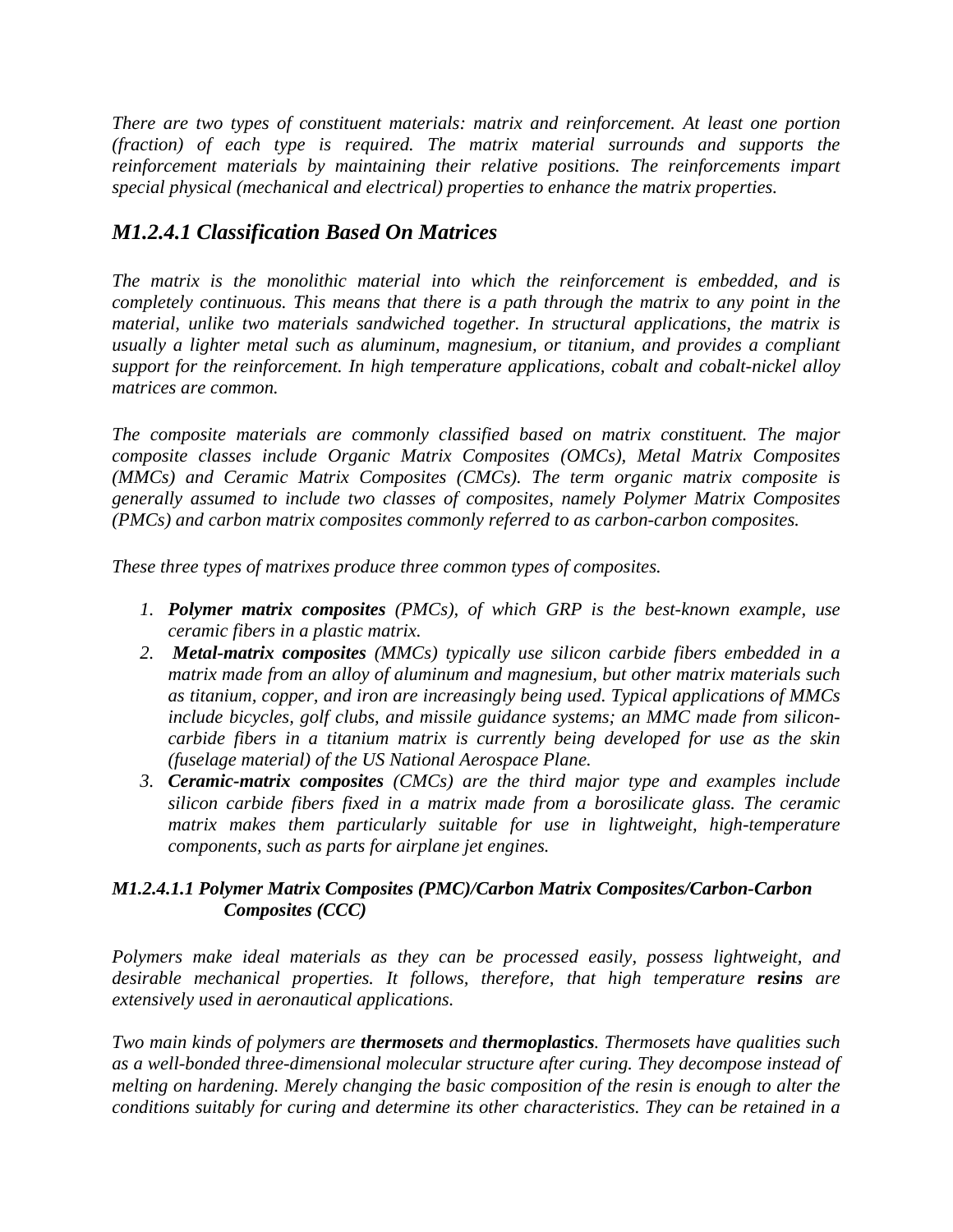*partially cured condition too over prolonged periods of time, rendering Thermosets very flexible. Thus, they are most suited as matrix bases for advanced conditions fiber reinforced composites. Thermosets find wide ranging applications in the chopped fiber composites form particularly when a premixed or moulding compound with fibers of specific quality and aspect ratio happens to be starting material as in epoxy, polymer and phenolic polyamide resins.* 

*Thermoplastics have one- or two-dimensional molecular structure and they tend to at an elevated temperature and show exaggerated melting point. Another advantage is that the process of softening at elevated temperatures can reversed to regain its properties during cooling, facilitating applications of conventional compress techniques to mould the compounds.* 

*Resins reinforced with thermoplastics now comprised an emerging group of composites. The theme of most experiments in this area to improve the base properties of the resins and extract the greatest functional advantages from them in new avenues, including attempts to replace metals in die-casting processes. In crystalline thermoplastics, the reinforcement affects the morphology to a considerable extent, prompting the reinforcement to empower nucleation. Whenever crystalline or amorphous, these resins possess the facility to alter their creep over an extensive range of temperature. But this range includes the point at which the usage of resins is constrained, and the reinforcement in such systems can increase the failure load as well as creep resistance. Figure M1.2.4.1 shows kinds of thermoplastics.* 



*Figure M1.2.4.1: Thermoplastics* 

*A small quantum of shrinkage and the tendency of the shape to retain its original form are also to be accounted for. But reinforcements can change this condition too. The advantage of thermoplastics systems over thermosets are that there are no chemical reactions involved, which often result in the release of gases or heat. Manufacturing is limited by the time required for heating, shaping and cooling the structures.* 

*Thermoplastics resins are sold as moulding compounds. Fiber reinforcement is apt for these resins. Since the fibers are randomly dispersed, the reinforcement will be almost isotropic. However, when subjected to moulding processes, they can be aligned directionally.* 

*There are a few options to increase heat resistance in thermoplastics. Addition of fillers raises the heat resistance. But all thermoplastic composites tend loose their strength at elevated temperatures. However, their redeeming qualities like rigidity, toughness and ability to repudiate creep, place thermoplastics in the important composite materials bracket. They are used in automotive control panels, electronic products encasement etc.*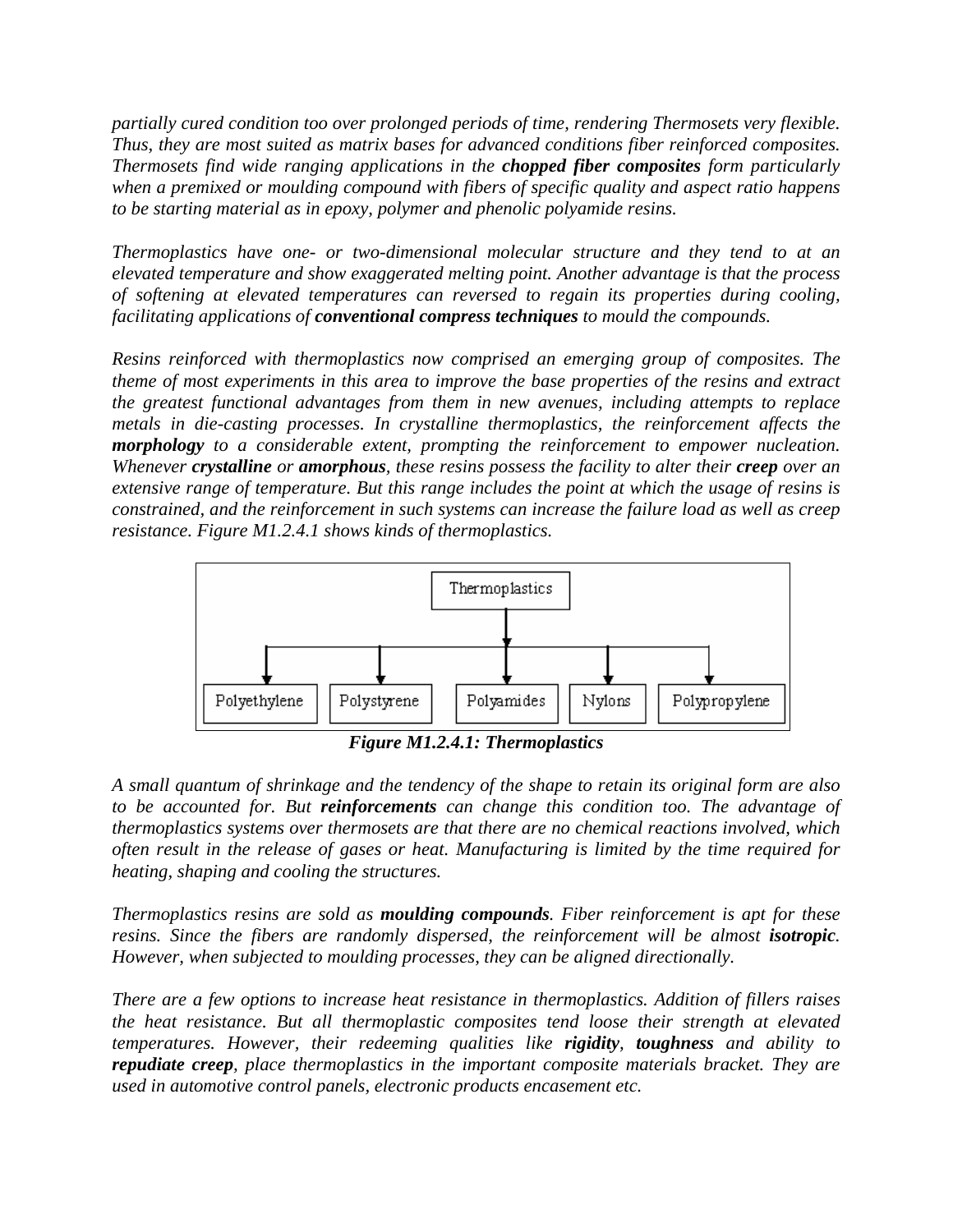*Newer developments augur the broadening of the scope of applications of thermoplastics. Huge sheets of reinforced thermoplastics are now available and they only require sampling and heating to be moulded into the required shapes. This has facilitated easy fabrication of bulky components, doing away with the more cumbersome moulding compounds.* 

*Thermosets are the most popular of the fiber composite matrices without which, research and development in structural engineering field could get truncated. Aerospace components, automobile parts, defense systems etc., use a great deal of this type of fiber composites. Epoxy matrix materials are used in printed circuit boards and similar areas. Figure M1.2.4.2 shows some kinds of thermosets.* 



*Figure M1.2.4.2: Thermoset Materials* 

*Direct condensation polymerization followed by rearrangement reactions to form heterocyclic entities is the method generally used to produce thermoset resins. Water, a product of the reaction, in both methods, hinders production of void-free composites. These voids have a negative effect on properties of the composites in terms of strength and dielectric properties. Polyesters phenolic and Epoxies are the two important classes of thermoset resins.* 

*Epoxy resins are widely used in filament-wound composites and are suitable for moulding prepress. They are reasonably stable to chemical attacks and are excellent adherents having slow shrinkage during curing and no emission of volatile gases. These advantages, however, make the use of epoxies rather expensive. Also, they cannot be expected beyond a temperature of 140ºC. Their use in high technology areas where service temperatures are higher, as a result, is ruled out.* 

*Polyester resins on the other hand are quite easily accessible, cheap and find use in a wide range of fields. Liquid polyesters are stored at room temperature for months, sometimes for years and the mere addition of a catalyst can cure the matrix material within a short time. They are used in automobile and structural applications.* 

*The cured polyester is usually rigid or flexible as the case may be and transparent. Polyesters withstand the variations of environment and stable against chemicals. Depending on the formulation of the resin or service requirement of application, they can be used up to about 75ºC or higher. Other advantages of polyesters include easy compatibility with few glass fibers and can be used with verify of reinforced plastic accoutrey.*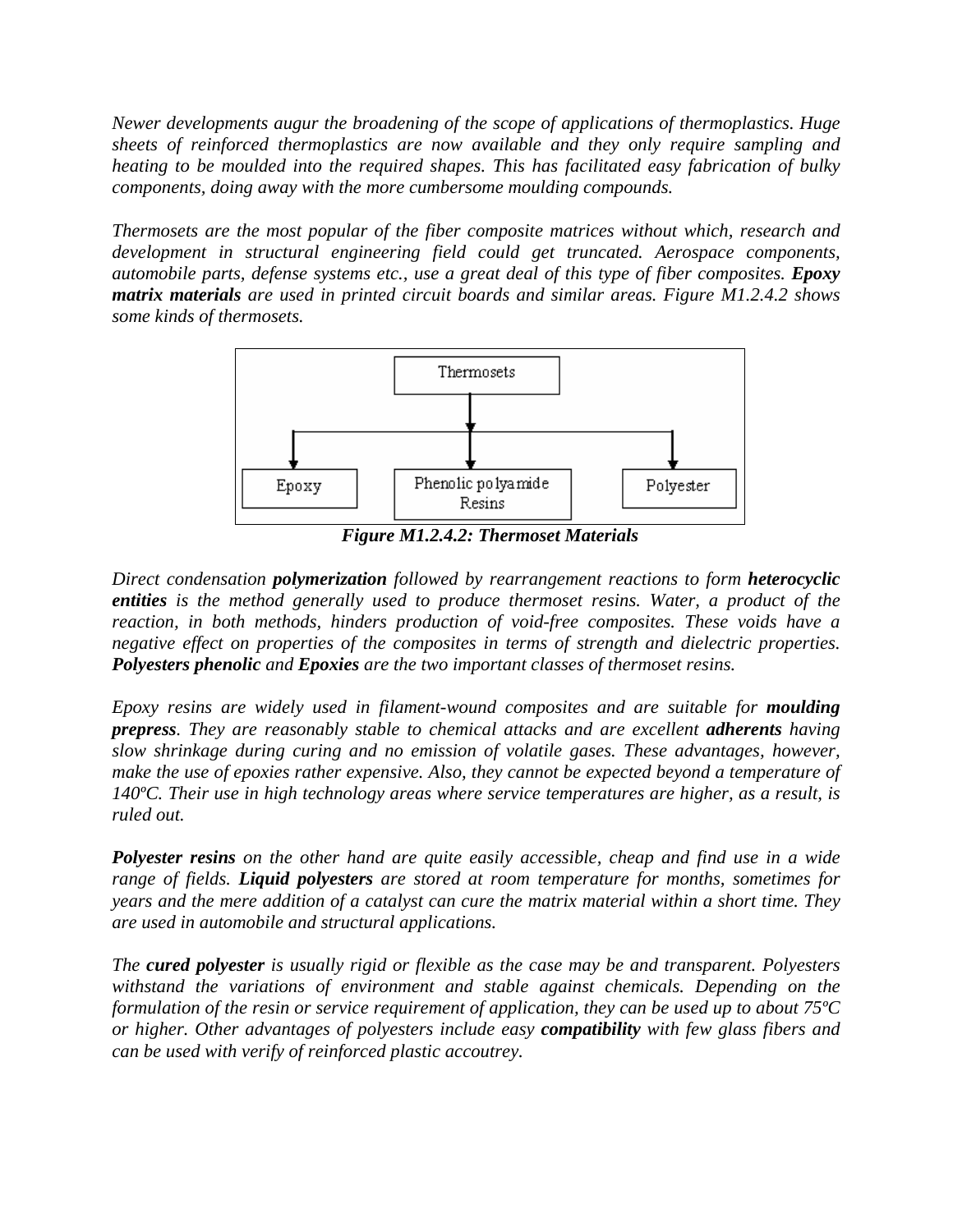*Aromatic Polyamides are the most sought after candidates as the matrices of advanced fiber composites for structural applications demanding long duration exposure for continuous service at around 200-250ºC .* 

#### *M1.2.4.1.2 Metal Matrix Composites (MMC)*

*Metal matrix composites, at present though generating a wide interest in research fraternity, are not as widely in use as their plastic counterparts. High strength, fracture toughness and stiffness are offered by metal matrices than those offered by their polymer counterparts. They can withstand elevated temperature in corrosive environment than polymer composites. Most metals and alloys could be used as matrices and they require reinforcement materials which need to be stable over a range of temperature and non-reactive too. However the guiding aspect for the choice depends essentially on the matrix material. Light metals form the matrix for temperature application and the reinforcements in addition to the aforementioned reasons are characterized by high moduli.* 

 *Most metals and alloys make good matrices. However, practically, the choices for low temperature applications are not many. Only light metals are responsive, with their low density proving an advantage. Titanium, Aluminium and magnesium are the popular matrix metals currently in vogue, which are particularly useful for aircraft applications. If metallic matrix materials have to offer high strength, they require high modulus reinforcements. The strength-toweight ratios of resulting composites can be higher than most alloys.* 

*The melting point, physical and mechanical properties of the composite at various temperatures determine the service temperature of composites. Most metals, ceramics and compounds can be used with matrices of low melting point alloys. The choice of reinforcements becomes more stunted with increase in the melting temperature of matrix materials.* 

#### *M1.2.4.1.3 Ceramic Matrix Materials (CMM)*

*Ceramics can be described as solid materials which exhibit very strong ionic bonding in general and in few cases covalent bonding. High melting points, good corrosion resistance, stability at elevated temperatures and high compressive strength, render ceramic-based matrix materials a favourite for applications requiring a structural material that doesn't give way at temperatures above 1500ºC. Naturally, ceramic matrices are the obvious choice for high temperature applications.* 

*High modulus of elasticity and low tensile strain, which most ceramics posses, have combined to cause the failure of attempts to add reinforcements to obtain strength improvement. This is because at the stress levels at which ceramics rupture, there is insufficient elongation of the matrix which keeps composite from transferring an effective quantum of load to the reinforcement and the composite may fail unless the percentage of fiber volume is high enough. A material is reinforcement to utilize the higher tensile strength of the fiber, to produce an increase in load bearing capacity of the matrix. Addition of high-strength fiber to a weaker ceramic has not always been successful and often the resultant composite has proved to be weaker.*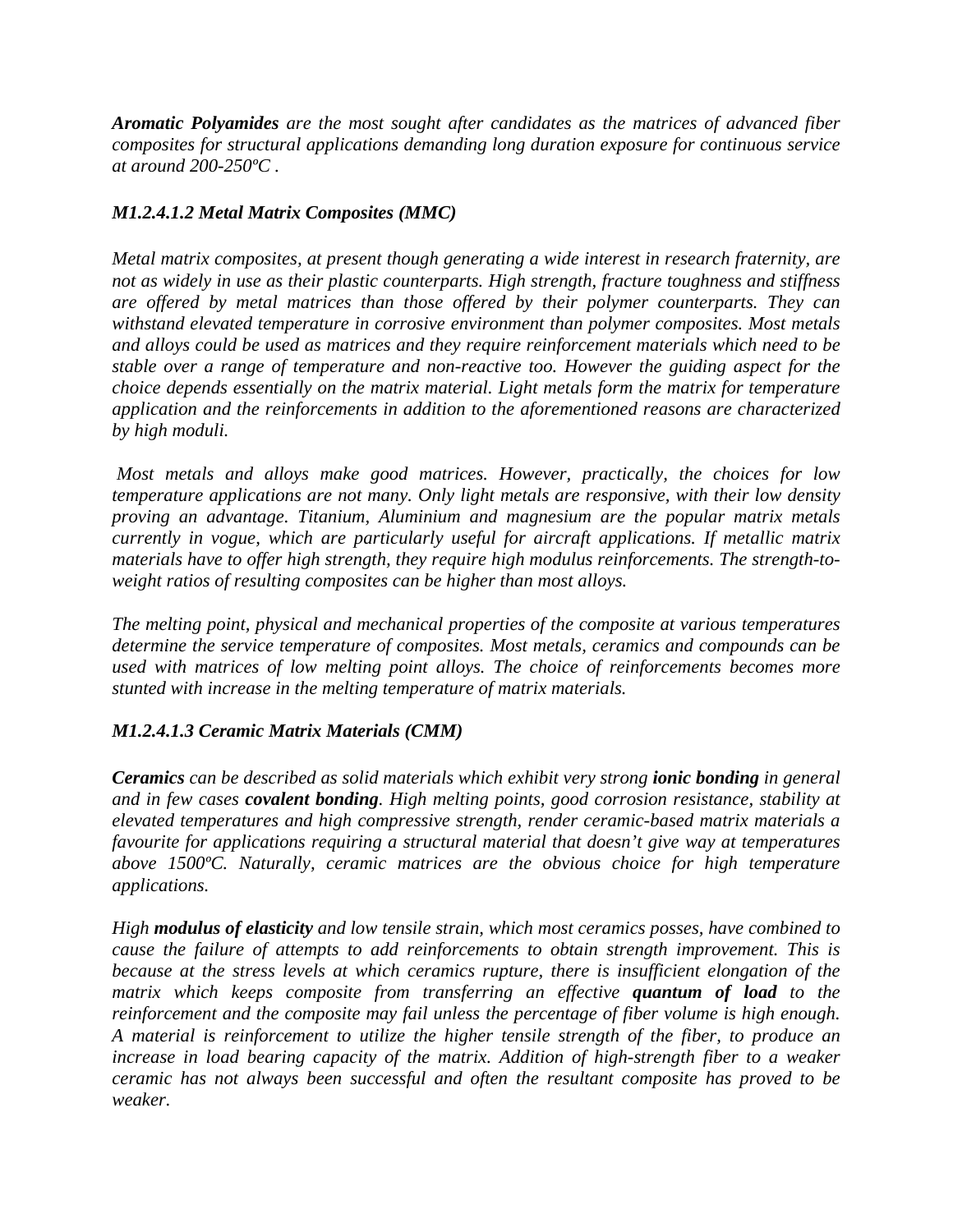*The use of reinforcement with high modulus of elasticity may take care of the problem to some extent and presents pre-stressing of the fiber in the ceramic matrix is being increasingly resorted to as an option.* 

*When ceramics have a higher thermal expansion coefficient than reinforcement materials, the resultant composite is unlikely to have a superior level of strength. In that case, the composite will develop strength within ceramic at the time of cooling resulting in microcracks extending from fiber to fiber within the matrix. Microcracking can result in a composite with tensile strength lower than that of the matrix.* 

#### *M1.2.4.2 Classification Based On Reinforcements*

#### *Introduction to Reinforcement*

*Reinforcements: A strong, inert woven and nonwoven fibrous material incorporated into the matrix to improve its metal glass and physical properties. Typical reinforcements are asbestos, boron, carbon, metal glass and ceramic fibers, flock, graphite, jute, sisal and whiskers, as well as chopped paper, macerated fabrics, and synthetic fibers. The primary difference between reinforcement and filler is the reinforcement markedly improves tensile and flexural strength, whereas filler usually does not. Also to be effective, reinforcement must form a strong adhesive bond with the resin.* 

*The role of the reinforcement in a composite material is fundamentally one of increasing the mechanical properties of the neat resin system. All of the different fibres used in composites have different properties and so affect the properties of the composite in different ways.* 

*However, individual fibres or fibre bundles can only be used on their own in a few processes such as filament winding. For most other applications, the fibres need to be arranged into some form of sheet, known as a fabric, to make handling possible. Different ways for assembling fibres into sheets and the variety of fibre orientations possible lead to there being many different types of fabrics, each of which has its own characteristics.* 

*Reinforcements for the composites can be fibers, fabrics particles or whiskers. Fibers are essentially characterized by one very long axis with other two axes either often circular or near circular. Particles have no preferred orientation and so does their shape. Whiskers have a preferred shape but are small both in diameter and length as compared to fibers. Figure M1.2.4.3 shows types of reinforcements in composites.*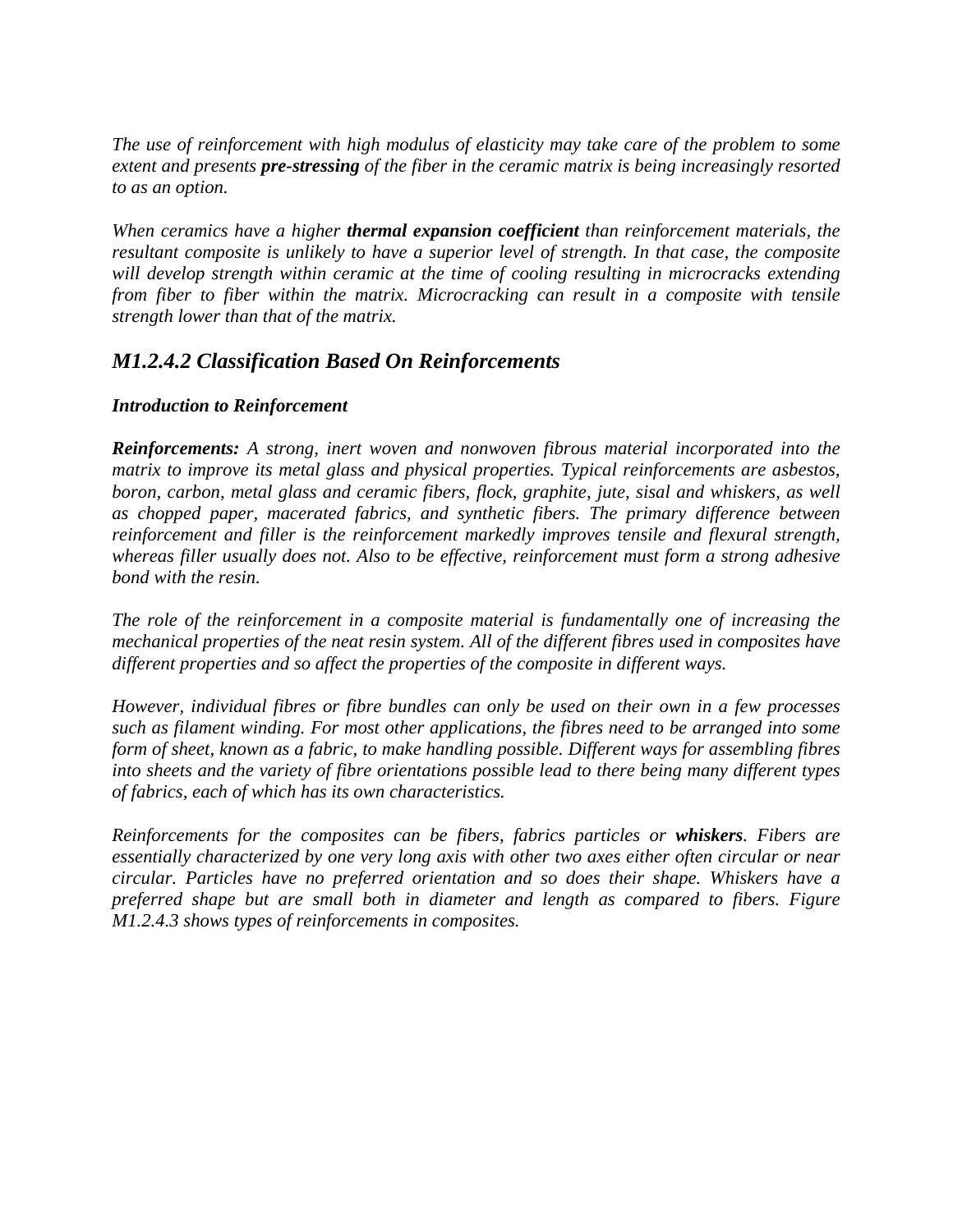

*Figure M1.2.4.3 Reinforcements* 

*Reinforcing constituents in composites, as the word indicates, provide the strength that makes the composite what it is. But they also serve certain additional purposes of heat resistance or conduction, resistance to corrosion and provide rigidity. Reinforcement can be made to perform all or one of these functions as per the requirements.* 

*A reinforcement that embellishes the matrix strength must be stronger and stiffer than the matrix and capable of changing failure mechanism to the advantage of the composite. This means that the ductility should be minimal or even nil the composite must behave as brittle as possible.* 

#### *M1.2.4.2.1 Fiber Reinforced Composites/Fibre Reinforced Polymer (FRP) Composites*

*Fibers are the important class of reinforcements, as they satisfy the desired conditions and transfer strength to the matrix constituent influencing and enhancing their properties as desired.* 

*Glass fibers are the earliest known fibers used to reinforce materials. Ceramic and metal fibers were subsequently found out and put to extensive use, to render composites stiffer more resistant to heat.* 

*Fibers fall short of ideal performance due to several factors. The performance of a fiber composite is judged by its length, shape, orientation, and composition of the fibers and the mechanical properties of the matrix.* 

*The orientation of the fiber in the matrix is an indication of the strength of the composite and the strength is greatest along the longitudinal directional of fiber. This doesn't mean the longitudinal fibers can take the same quantum of load irrespective of the direction in which it is applied. Optimum performance from longitudinal fibers can be obtained if the load is applied along its direction. The slightest shift in the angle of loading may drastically reduce the strength of the composite.*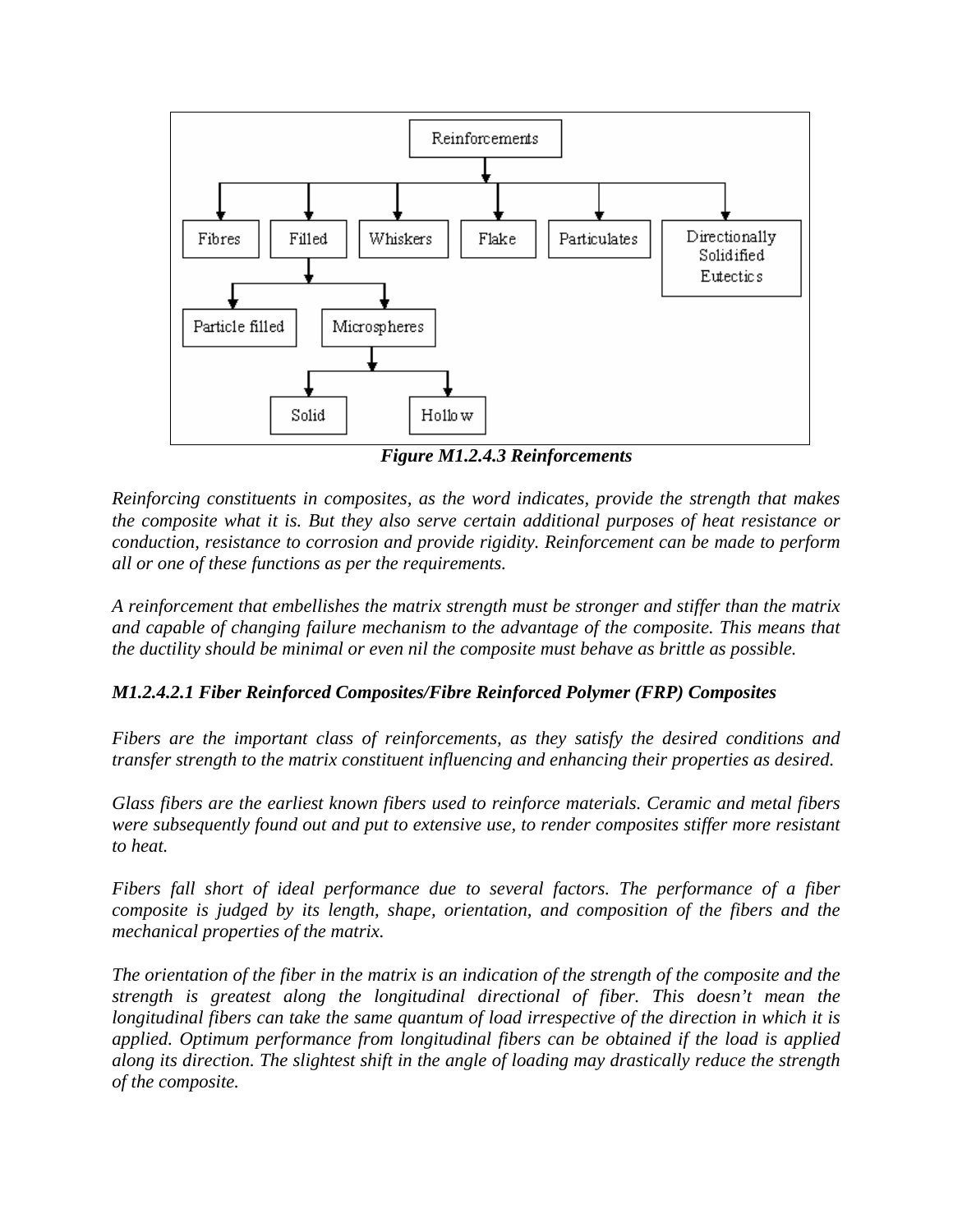*Unidirectional loading is found in few structures and hence it is prudent to give a mix of orientations for fibers in composites particularly where the load is expected to be the heaviest.* 

*Monolayer tapes consisting of continuous or discontinuous fibers can be oriented unidirectional stacked into plies containing layers of filaments also oriented in the same direction. More complicated orientations are possible too and nowadays, computers are used to make projections of such variations to suit specific needs. In short, in planar composites, strength can be changed from unidirectional fiber oriented composites that result in composites with nearly isotropic properties.* 

*Properties of angle-plied composites which are not quasi-isotropic may vary with the number of plies and their orientations. Composite variables in such composites are assumed to have a constant ratio and the matrices are considered relatively weaker than the fibers. The strength of the fiber in any one of the three axes would, therefore be one-third the unidirectional fiber composite, assuming that the volume percentage is equal in all three axes.* 

*However, orientation of short fibers by different methods is also possible like random orientations by sprinkling on to given plane or addition of matrix in liquid or solid state before or after the fiber deposition. Even three-dimensional orientations can achieve in this way.* 

*There are several methods of random fiber orientations, which in a two-dimensional one, yield composites with one-third the strength of an unidirectional fiber-stressed composite, in the direction of fibers. In a 3-dimension, it would result in a composite with a comparable ratio, about less than one-fifth.* 

*In very strong matrices, moduli and strengths have not been observed. Application of the strength of the composites with such matrices and several orientations is also possible. The longitudinal strength can be calculated on the basis of the assumption that fibers have been reduced to their effective strength on approximation value in composites with strong matrices and non-longitudinally orientated fibers.* 

*It goes without saying that fiber composites may be constructed with either continuous or short fibers. Experience has shown that continuous fibers (or filaments) exhibit better orientation, although it does not reflect in their performance. Fibers have a high aspect ratio, i.e., their lengths being several times greater than their effective diameters. This is the reason why filaments are manufactured using continuous process. This finished filaments.* 

*Mass production of filaments is well known and they match with several matrices in different ways like winding, twisting, weaving and knitting, which exhibit the characteristics of a fabric.* 

*Since they have low densities and high strengths, the fiber lengths in filaments or other fibers yield considerable influence on the mechanical properties as well as the response of composites to processing and procedures. Shorter fibers with proper orientation composites that use glass, ceramic or multi-purpose fibers can be endowed with considerably higher strength than those that use continuous fibers. Short fibers are also known to their theoretical strength. The continuous fiber constituent of a composite is often joined by the filament winding process in*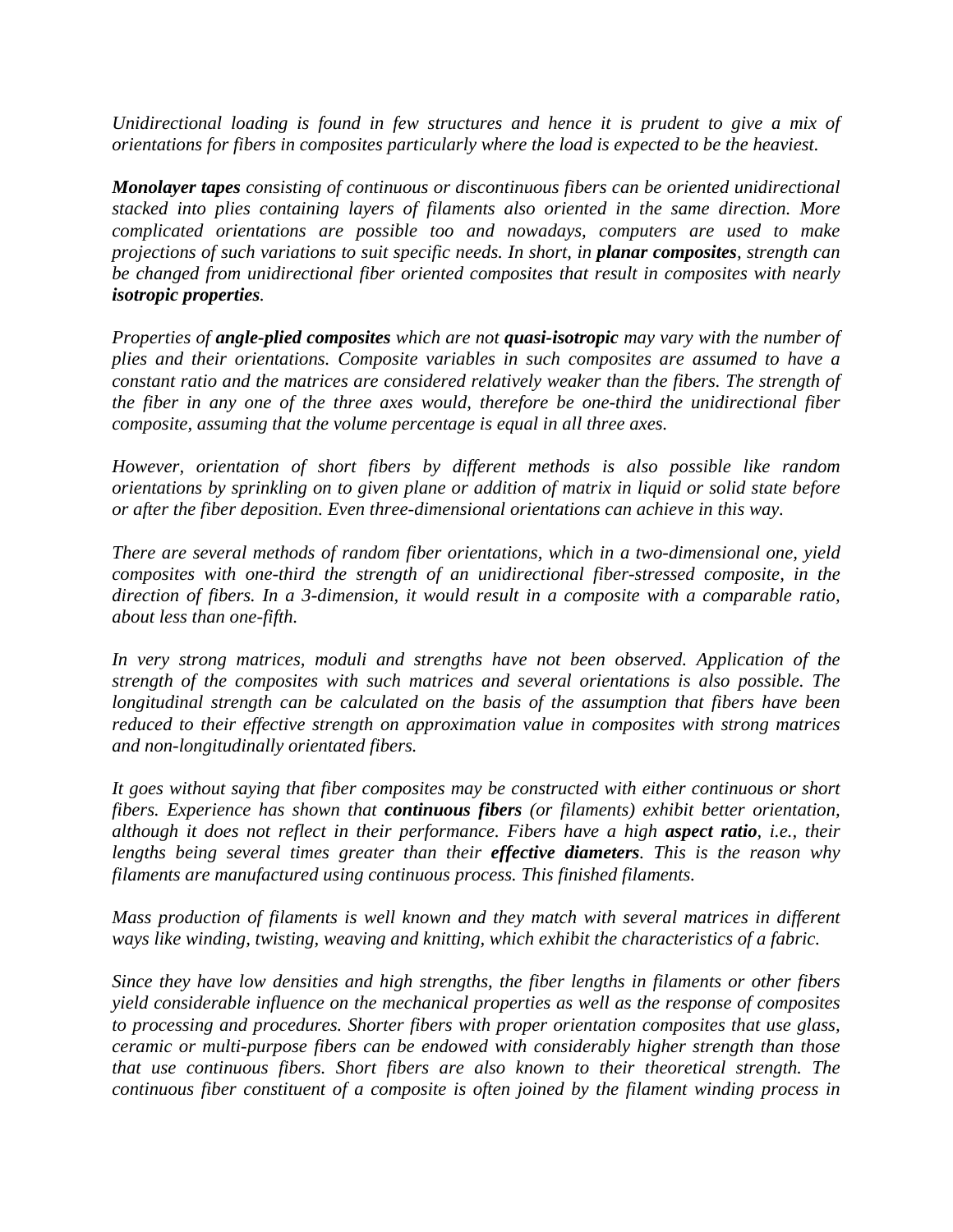*which the matrix impregnated fiber wrapped around a mandrel shaped like the part over which the composite is to be placed, and equitable load distribution and favorable orientation of the fiber is possible in the finished product. However, winding is mostly confined to fabrication of bodies of revolution and the occasional irregular, flat surface.* 

*Short-length fibers incorporated by the open- or close-mould process are found to be less efficient, although the input costs are considerably lower than filament winding.* 

*Most fibers in use currently are solids which are easy to produce and handle, having a circular cross-section, although a few non-conventional shaped and hollow fibers show signs of capabilities that can improve the mechanical qualities of the composites.* 

*Given the fact that the vast difference in length and effective diameter of the fiber are assets to a fiber composite, it follows that greater strength in the fiber can be achieved by smaller diameters due to minimization or total elimination of surface of surface defects.* 

*After flat-thin filaments came into vogue, fibers rectangular cross sections have provided new options for applications in high strength structures. Owing to their shapes, these fibers provide perfect packing, while hollow fibers show better structural efficiency in composites that are*  desired for their stiffness and compressive strengths. In hollow fibers, the **transverse** *compressive strength is lower than that of a solid fiber composite whenever the hollow portion is more than half the total fiber diameter. However, they are not easy to handle and fabricate.* 

#### *M1.2.4.2.2 Fibre Reinforcements*

*Organic and inorganic fibers are used to reinforce composite materials. Almost all organic fibers have low density, flexibility, and elasticity. Inorganic fibers are of high modulus, high thermal stability and possess greater rigidity than organic fibers and not withstanding the diverse advantages of organic fibers which render the composites in which they are used.* 

*Mainly, the following different types of fibers namely, glass fibers, silicon carbide fibers, high silica and quartz fibers, aluminina fibers, metal fibers and wires, graphite fibers, boron fibers, aramid fibers and multiphase fibers are used. Among the glass fibers, it is again classified into E-glass, A-glass, R-glass etc.* 

*There is a greater marker and higher degree of commercial movement of organic fibers.* 

*The potential of fibers of graphite, silica carbide and boron are also exercising the scientific mind due to their applications in advanced composites.* 

#### *M1.2.4.2.3 Whiskers*

*Single crystals grown with nearly zero defects are termed whiskers. They are usually discontinuous and short fibers of different cross sections made from several materials like graphite, silicon carbide, copper, iron etc. Typical lengths are in 3 to 55 N.M. ranges. Whiskers*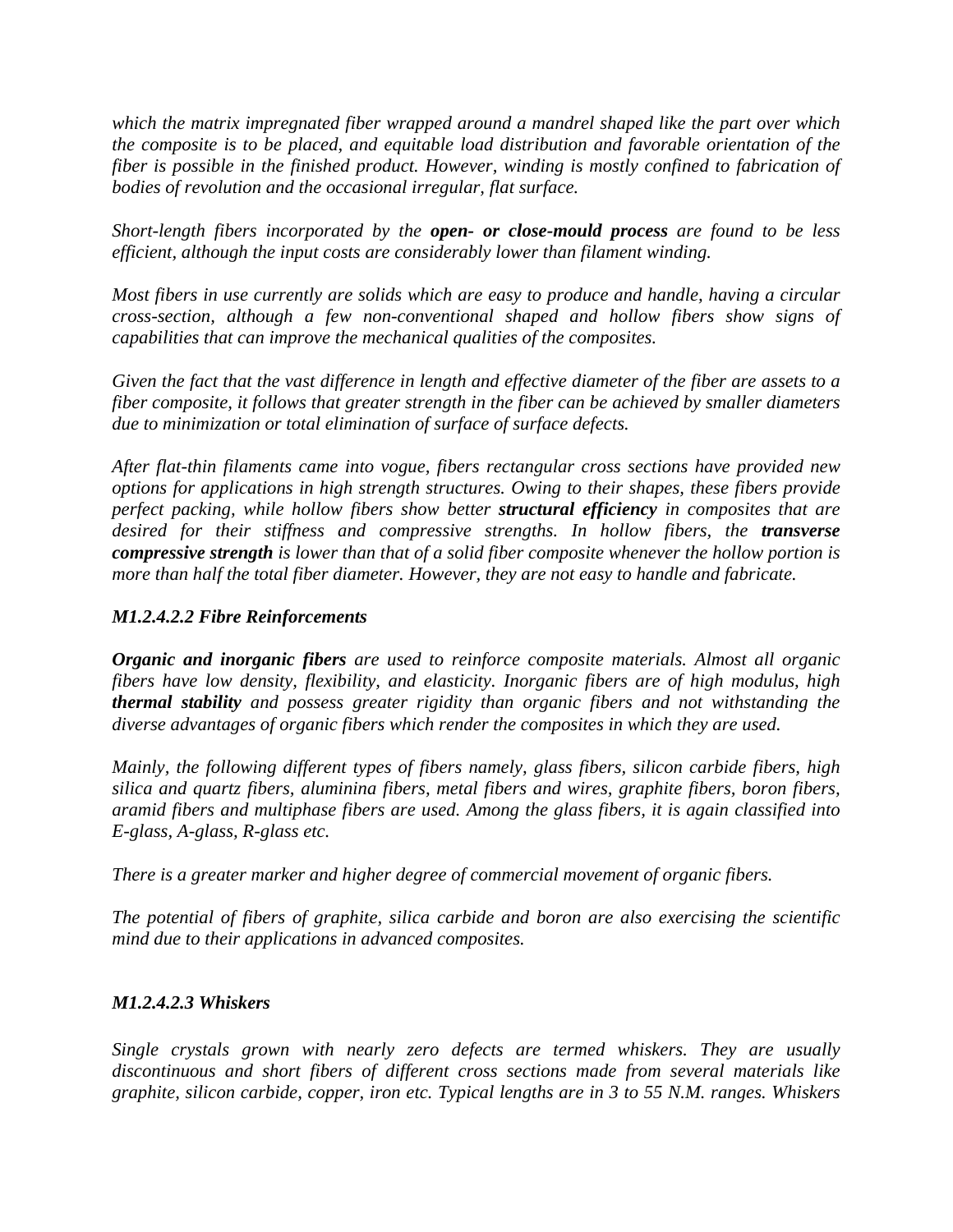*differ from particles in that, whiskers have a definite length to width ratio greater than one. Whiskers can have extraordinary strengths upto 7000 MPa.* 

*Whiskers were grown quite incidentally in laboratories for the first time, while nature has some geological structures that can be described as whiskers. Initially, their usefulness was overlooked as they were dismissed as incidental by-products of other structure. However, study on crystal structures and growth in metals sparked off an interest in them, and also the study of defects that affect the strength of materials, they came to be incorporated in composites using several methods, including power metallurgy and slip-casting techniques.* 

*Metal-whisker combination, strengthening the system at high temperatures, has been demonstrated at the laboratory level. But whiskers are fine, small sized materials not easy to handle and this comes in the way of incorporating them into engineering materials to come out with a superior quality composite system.* 

*Early research has shown that whisker strength varies inversely with effective diameter. When whiskers were embedded in matrices, whiskers of diameter upto 2 to 10µm yielded fairly good composites.* 

*Ceramic material's whiskers have high moduli, useful strengths and low densities. Specific strength and specific modulus are very high and this makes ceramic whiskers suitable for low weight structure composites. They also resist temperature, mechanical damage and oxidation more responsively than metallic whiskers, which are denser than ceramic whiskers. However, they are not commercially viable because they are damaged while handling.* 

#### *M1.2.4.2.4 Laminar Composites/Laminate Reinforced Composites*

*Laminar composites are found in as many combinations as the number of materials. They can be described as materials comprising of layers of materials bonded together. These may be of several layers of two or more metal materials occurring alternately or in a determined order more than once, and in as many numbers as required for a specific purpose.* 

*Clad and sandwich laminates have many areas as it ought to be, although they are known to follow the rule of mixtures from the modulus and strength point of view. Other intrinsic values pertaining to metal-matrix, metal-reinforced composites are also fairly well known.* 

*Powder metallurgical processes like roll bonding, hot pressing, diffusion bonding, brazing and so on can be employed for the fabrication of different alloys of sheet, foil, powder or sprayed materials. It is not possible to achieve high strength materials unlike the fiber version. But sheets and foils can be made isotropic in two dimensions more easily than fibers. Foils and sheets are also made to exhibit high percentages of which they are put. For instance, a strong sheet may use over 92% in laminar structure, while it is difficult to make fibers of such compositions. Fiber laminates cannot over 75% strong fibers.*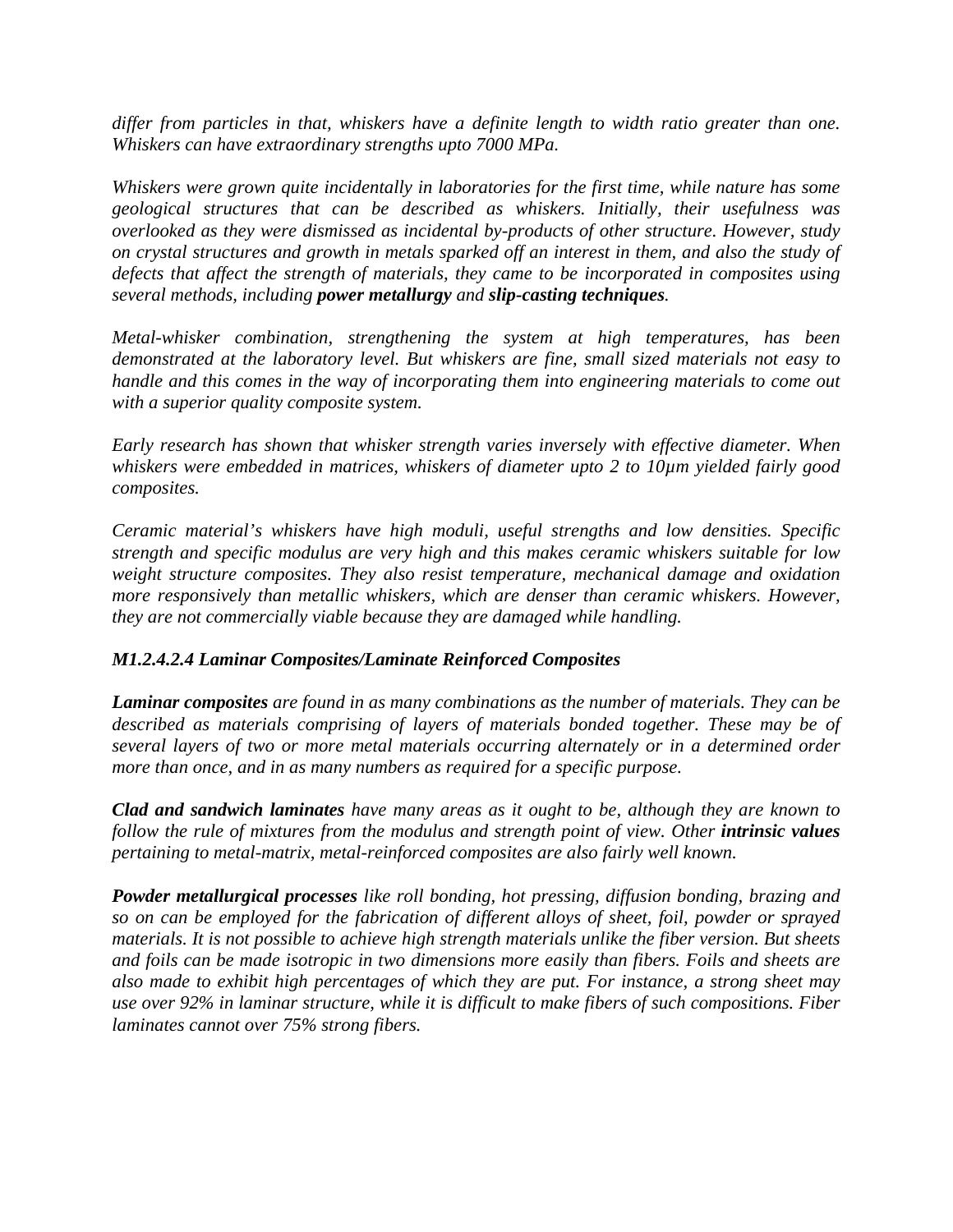*The main functional types of metal-metal laminates that do not posses high strength or stiffness are single layered ones that endow the composites with special properties, apart from being cost-effective. They are usually made by pre-coating or cladding methods.* 

*Pre-coated metals are formed by forming by forming a layer on a substrate, in the form of a thin continuous film. This is achieved by hot dipping and occasionally by chemical plating and electroplating. Clad metals are found to be suitable for more intensive environments where denser faces are required.* 

*There are many combinations of sheet and foil which function as adhesives at low temperatures. Such materials, plastics or metals, may be clubbed together with a third constituent. Pre-painted or pre-finished metal whose primary advantage is elimination of final finishing by the user is the best known metal-organic laminate. Several combinations of metal-plastic, vinyl-metal laminates, organic films and metals, account for upto 95% of metal-plastic laminates known. They are made by adhesive bonding processes.* 

#### *M1.2.4.2.5 Flake Composites*

*Flakes are often used in place of fibers as can be densely packed. Metal flakes that are in close contact with each other in polymer matrices can conduct electricity or heat, while mica flakes and glass can resist both. Flakes are not expensive to produce and usually cost less than fibers.* 

*But they fall short of expectations in aspects like control of size, shape and show defects in the end product. Glass flakes tend to have notches or cracks around the edges, which weaken the final product. They are also resistant to be lined up parallel to each other in a matrix, causing uneven strength. They are usually set in matrices, or more simply, held together by a matrix with a glue-type binder. Depending on the end-use of the product, flakes are present in small quantities or occupy the whole composite.* 

*Flakes have various advantages over fibers in structural applications. Parallel flakes filled composites provide uniform mechanical properties in the same plane as the flakes. While angleplying is difficult in continuous fibers which need to approach isotropic properties, it is not so in flakes. Flake composites have a higher theoretical modulus of elasticity than fiber reinforced composites. They are relatively cheaper to produce and be handled in small quantities.* 

#### *M1.2.4.2.6 Filled Composites*

*Filled composites result from addition of filer materials to plastic matrices to replace a portion of the matrix, enhance or change the properties of the composites. The fillers also enhance strength and reduce weight.* 

*Another type of filled composite is the product of structure infiltrated with a second-phase filler material. The skeleton could be a group of cells, honeycomb structures, like a network of open pores. The infiltrant could also be independent of the matrix and yet bind the components like powders or fibers, or they could just be used to fill voids. Fillers produced from powders are also considered as particulate composite.*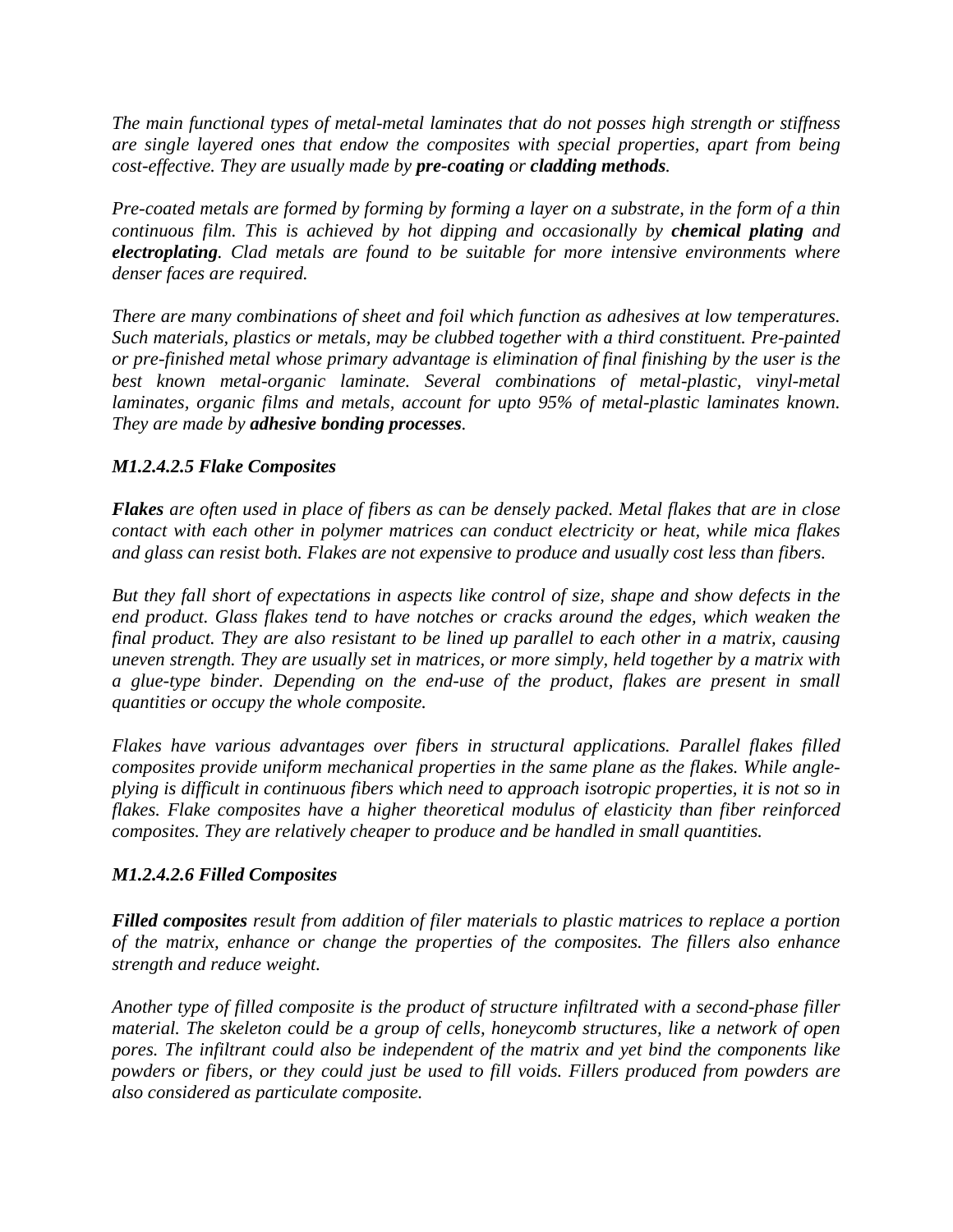In the open matrices of a porous or spongy composite, the formation is the natural result of *processing and such matrices can be strengthened with different materials. Metal impregnates are used to improve strength or tolerance of the matrix. Metal casting, graphite, powder metallurgy parts and ceramics belong to this class of filled composites.* 

*In the honeycomb structure, the matrix is not naturally formed, but specifically designed to a predetermed shape. Sheet materials in the hexagonal shapes are impregnated with resin or foam and are used as a core material in sandwich composites.* 

*Fillers may be the main ingredient or an additional one in a composite. The filler particles may be irregular structures, or have precise geometrical shapes like polyhedrons, short fibers or spheres.* 

*While their purpose is far from adding visual embellishment to the composites, they occasionally impart colour or opacity to the composite which they fill.* 

*As inert additives, fillers can change almost any basic resin characteristic in all directions required, to tide over the many limitations of basic resins as far as composites are concerned. The final composite properties can be affected by the shape, surface treatment, blend of particle types, size of the particle in the filler material and the size distribution.* 

*Filled plastics tend to behave like two different constituents. They do not alloy and accept the bonding. They are meant to develop mutually; they desist from interacting chemically with each other. It is vital that the constituents remain in co-ordination and do not destroy each others desired properties.* 

*Matrix in a few filled composites provides the main framework while the filler furnishes almost all desired properties. Although the matrix forms the bulk of the composite, the filler material is used in such great quantities relatively that it becomes the rudimentary constituent.* 

*The benefits offered by fillers include increase stiffness, thermal resistance, stability, strength and abrasion resistance, porosity and a favorable coefficient of thermal expansion.* 

*However, the methods of fabrication are very limited and the curing of some resins is greatly inhibited. They also shorten the life span of some resins and are known to weaken a few composites.* 

#### *M1.2.4.2.6.1 Microspheres*

*Microspheres are considered to be some of the most useful fillers. Their specific gravity, stable particle size, strength and controlled density to modify products without compromising on profitability or physical properties are it's their most-sought after assets.* 

*Solid glass Microspheres, manufactured from glass are most suitable for plastics. Solid glass Microspheres are coated with a binding agent which bonds itself as well as the sphere's surface*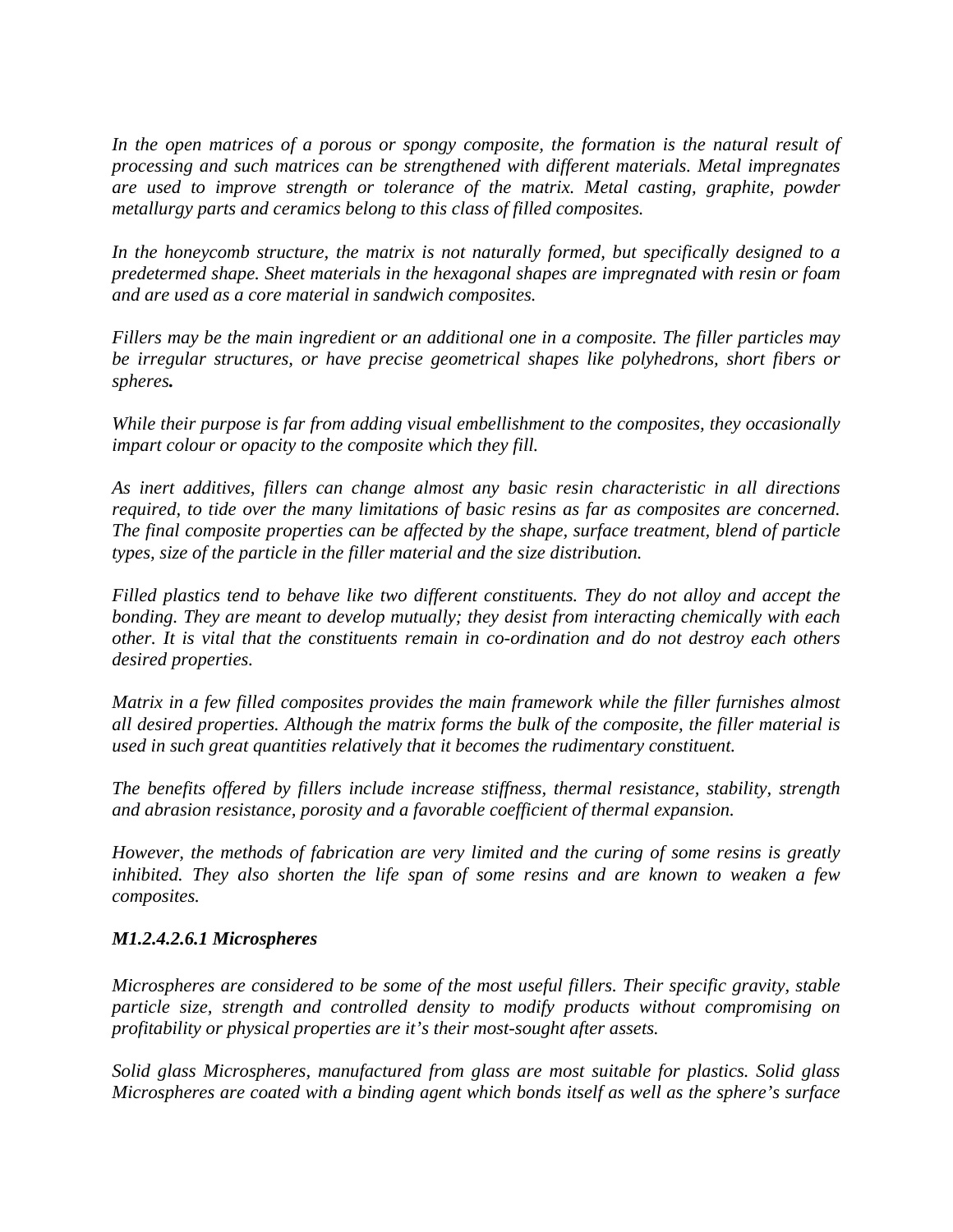*to the resin. This increases the bonding strength and basically removes absorption of liquids into the separations around the spheres.* 

*Solid Microspheres have relatively low density, and therefore, influence the commercial value and weight of the finished product. Studies have indicated that their inherent strength is carried over to the finished moulded part of which they form a constituent.* 

*Hollow microspheres are essentially silicate based, made at controlled specific gravity. They are*  larger than solid glass spheres used in polymers and commercially supplied in a wider range of *particle sizes. Commercially, silicate-based hollow microspheres with different compositions using organic compounds are also available. Due to the modification, the microspheres are rendered less sensitive to moisture, thus reducing attraction between particles. This is very vital in highly filled liquid polymer composites where viscosity enhancement constraints the quantum of filler loading.* 

*Formerly, hollow spheres were mostly used for thermosetting resin systems. Now, several new strong spheres are available and they are at least five times stronger than hollow microspheres in static crush strength and four times long lasting in shear.* 

*Recently, ceramic alumino silicate microspheres have been introduced in thermoplastic systems. Greater strength and higher density of this system in relation to siliceous microspheres and their resistance to abrasions and considerable strength make then suitable for application in high pressure conditions.* 

*Hollow microspheres have a lower specific gravity than the pure resin. This makes it possible to use them for lightning resin dominant compounds. They find wide applications in aerospace and automotive industries where weight reduction for energy conservation is one of the main considerations.* 

*But their use in systems requiring high shear mixing or high-pressure moulding is restricted as their crush resistance is in no way comparable to that of solid spheres. Fortunately, judicious applications of hollow spheres eliminate crazing at the bends in the poly-vinyl chloride plastisol applications, where the end component is subjected to bending stresses.* 

*Microspheres, whether solid or hollow, show properties that are directly related to their spherical shape let them behave like minute ball bearing, and hence, they give better flow properties. They also distribute stress uniformly throughout resin matrices.* 

*In spherical particles, the ratio of surface area to volume is minimal (smallest). In resin-rich surfaces of reinforced systems, the Microspheres which are free of orientation and sharp edges are capable of producing smooth surfaces.* 

#### *M1.2.4.2.7 Particulate Reinforced Composites*

*Microstructures of metal and ceramics composites, which show particles of one phase strewn in the other, are known as particle reinforced composites. Square, triangular and round shapes of*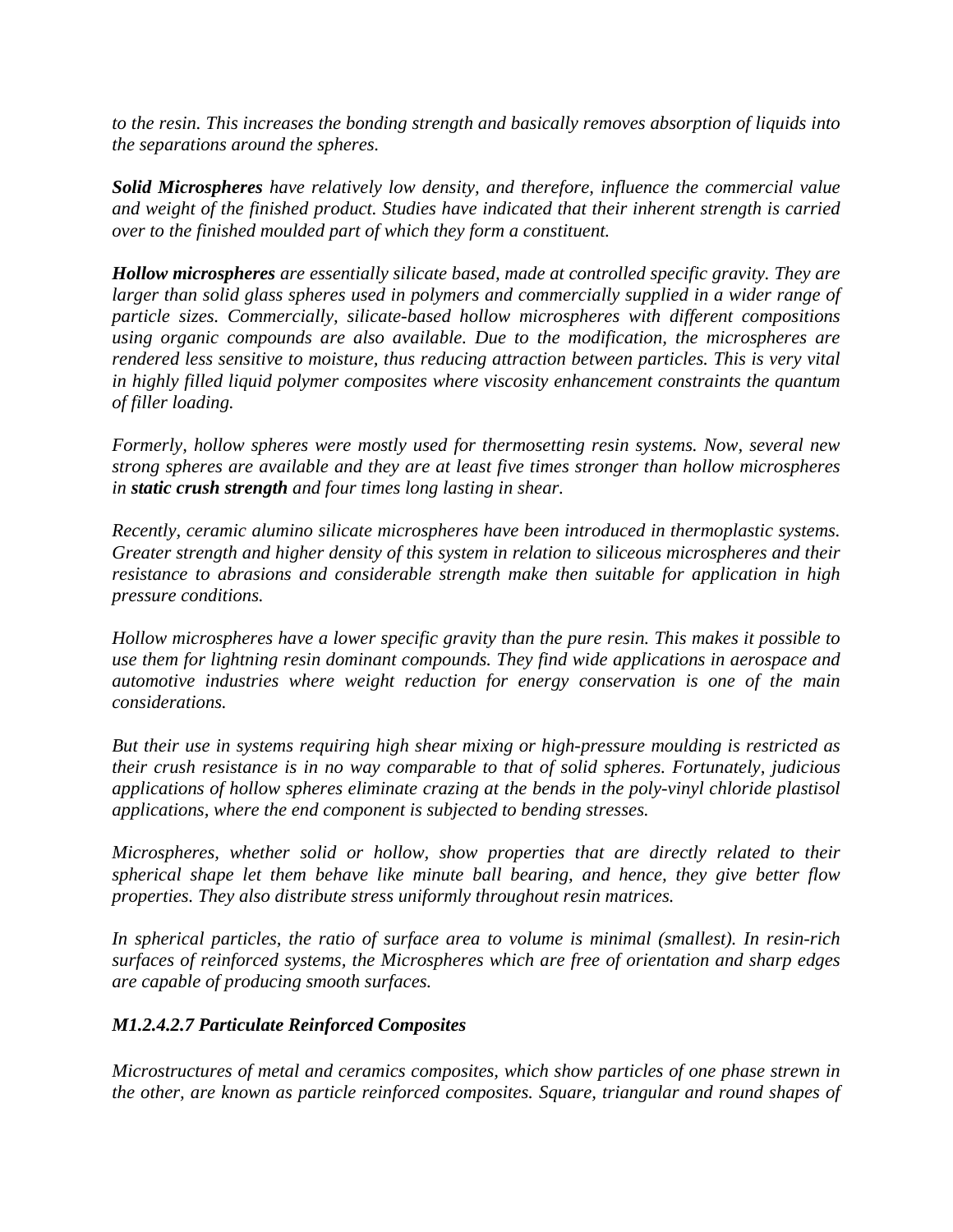*reinforcement are known, but the dimensions of all their sides are observed to be more or less equal. The size and volume concentration of the dispersoid distinguishes it from dispersion hardened materials.* 

*The dispersed size in particulate composites is of the order of a few microns and volume concentration is greater than 28%. The difference between particulate composite and dispersion strengthened ones is, thus, oblivious. The mechanism used to strengthen each of them is also different. The dispersed in the dispersion-strengthen materials reinforces the matrix alloy by arresting motion of dislocations and needs large forces to fracture the restriction created by dispersion.* 

*In particulate composites, the particles strengthen the system by the hydrostatic coercion of fillers in matrices and by their hardness relative to the matrix.* 

*Three-dimensional reinforcement in composites offers isotropic properties, because of the three systematical orthogonal planes. Since it is not homogeneous, the material properties acquire sensitivity to the constituent properties, as well as the interfacial properties and geometric shapes of the array. The composite's strength usually depends on the diameter of the particles, the inter-particle spacing, and the volume fraction of the reinforcement. The matrix properties influence the behaviour of particulate composite too.* 

#### *M1.2.4.2.8 Cermets/Ceramal*

*The Cermet is an abbreviation for the "'ceramic" and "metal." A CerMet is a composite material composed of ceramic (Cer) and metallic (Met) materials. A Cermet is ideally designed to have the optimal properties of both a ceramic, such as high temperature resistance and hardness, and those of a metal, such as the ability to undergo plastic deformation. The metal is used as a binder for an oxide, boride, carbide, or alumina. Generally, the metallic elements used are nickel, molybdenum, and cobalt. Depending on the physical structure of the material, cermets can also be metal matrix composites, but cermets are usually less than 20% metal by volume.* 

*It is used in the manufacture of resistors (especially potentiometers), capacitors, and other electronic components which may experience high temperatures.* 

*Some types of cermet are also being considered for use as spacecraft shielding as they resist the high velocity impacts of micrometeoroids and orbital debris much more effectively than more traditional spacecraft materials such as aluminum and other metals.* 

*One application of these materials is their use in vacuum tube coatings, which are key to solar hot water systems.* 

*Cermets are also used in dentistry as a material for fillings and prostheses. Also it used in machining on cutting tools.* 

*Cermets are one of the premier groups of particle strengthened composites and usually comprises ceramic grains of borides, carbides or oxides. The grains are dispersed in a*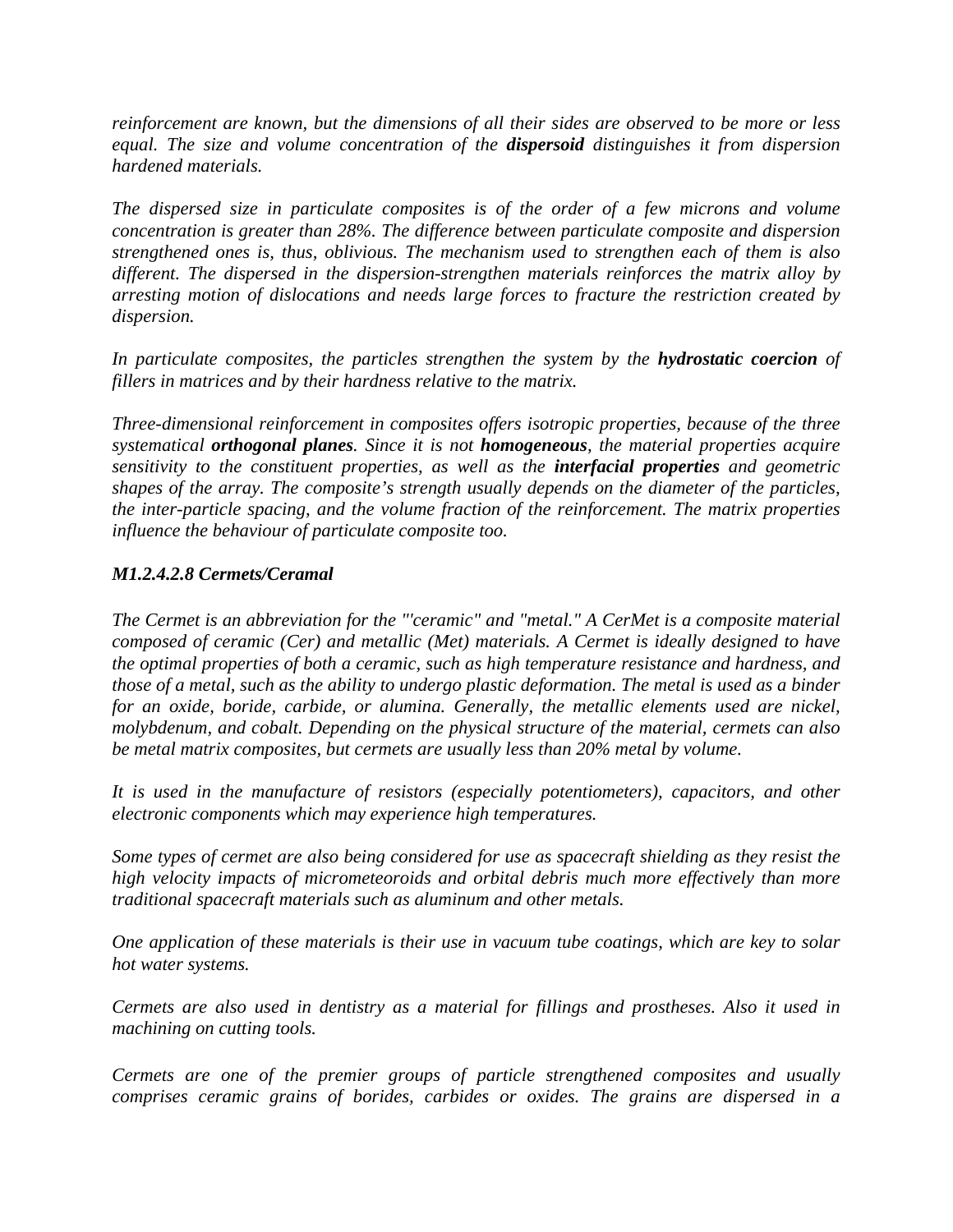*refractory ductile metal matrix, which accounts for 20 to 85% of the total volume. The bonding between ceramic and metal constituents is the result of a small measure of mutual solutions.* 

*Metal oxide systems show poor bonding and require additional bonding agents. Cermet structures are usually produced using power metallurgy techniques. Their potential properties are several and varied depending on the relative volumes and compositions and of the metal and ceramic constituents. Impregnation of a porous ceramic structure with a metallic matrix binder is another method used to produce cermets. Cermets may be employed as coating in a power form. The power is sprayed through a gas flame and fused to a base material. A wide variety of cermets have been produced on a small scale, but only a few have appreciable value commercially.* 

#### *M1.2.4.2.9 Solidification of Composites/Directionally Solidified Eutectics*

*Directional solidification of alloys is adopted to produce in-situ fibers. They are really a part of the alloy being precipitated from the melt, while the alloy is solidifying. This comprises eutectic alloys wherein the molten material degenerates to form many phases at a steady temperature. When the reaction is carried out after ensuring the solidifying phases, directionally solidified eutectics result.* 

*During the solidification of alloy, crystals nucleate from the mould or some relatively cooler region. A structure with many crystalline particles or grains results from this and grows into each other. When unidirectionallly solidified, random coalescing is not allowed to occur.* 

### *M1.2.5 Common Categories of Composite Materials based on fibre length:*

*Based on the form of reinforcement, common composite materials can be classified as follows:* 

- *1. Fibers as the reinforcement (Fibrous Composites):* 
	- *a. Random fiber (short fiber) reinforced composites*



*Figure M1.2.5.1: Short-fibre reinforced composites* 

*b. Continuous fiber (long fiber) reinforced composites*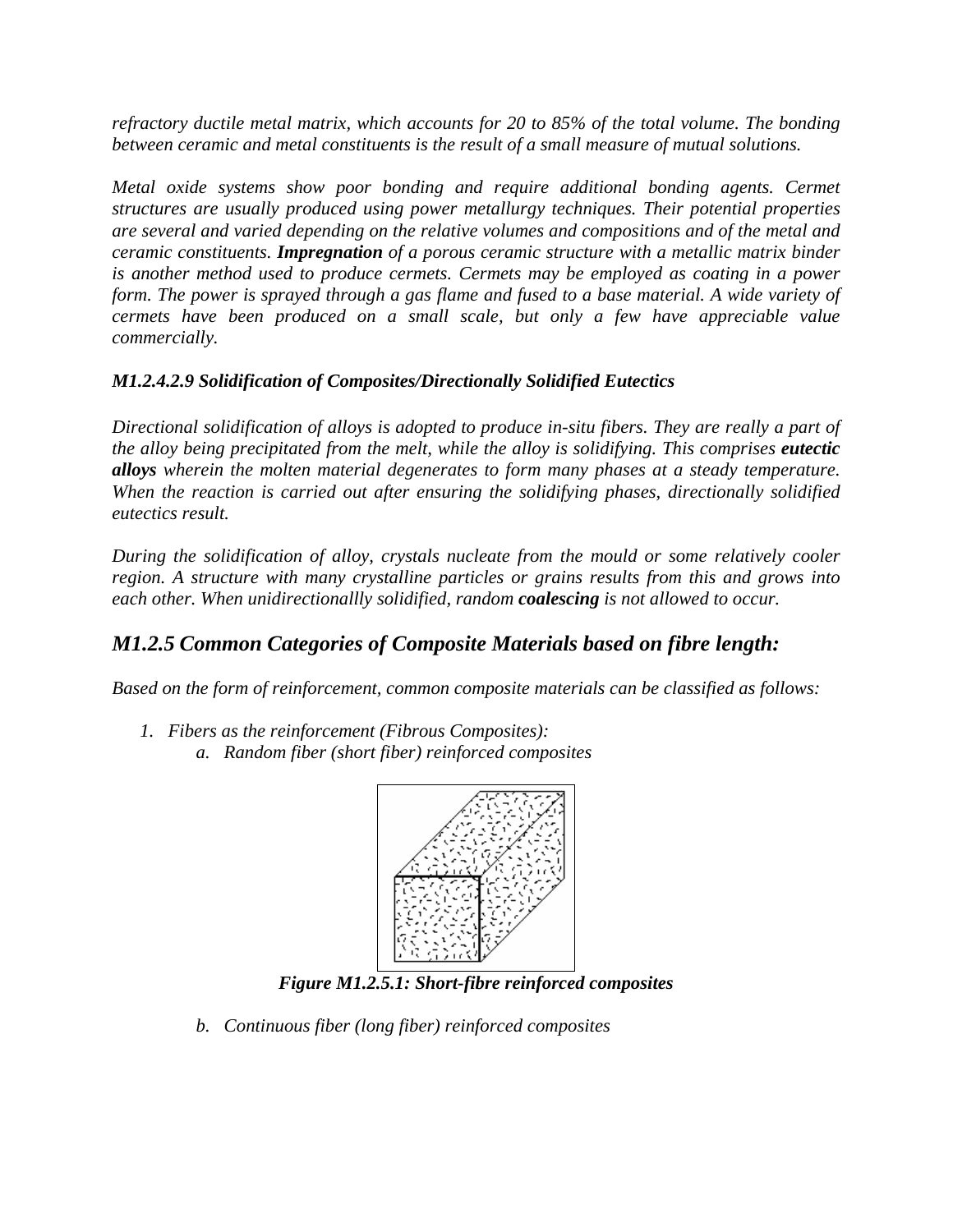

*Figure M1.2.5.2: Long- fibre reinforced composites*

*2. Particles as the reinforcement (Particulate composites):* 



*Figure M1.2.5.3: Particulate Composites*

*3. Flat flakes as the reinforcement (Flake composites):* 



*Figure M1.2.5.4: Flake Composites*

*4. Fillers as the reinforcement (Filler composites):*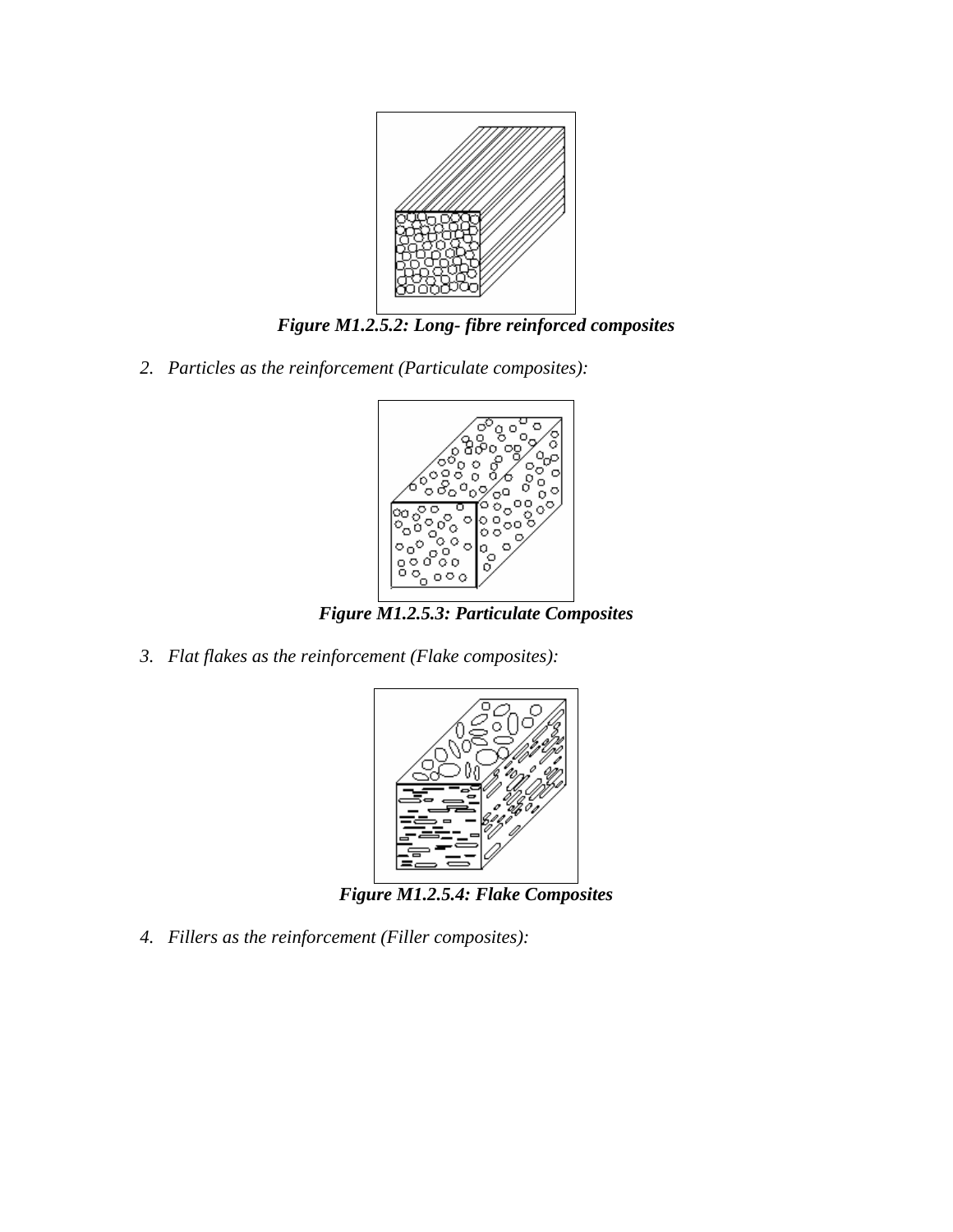

*Figure M1.2.5.5: Filler Composites*

## **M1.2.5 Examples for composite materials:**

- Fibre reinforced plastics:
	- o Classified by type of fiber:
		- Wood (**cellulose fibers** in a lignin and hemicellulose matrix)
		- **Carbon-fibre reinforced plastic (CRP)**
		- **Glass-fibre reinforced plastic (GRP)** (informally, "fiberglass")
	- o Classified by matrix:
		- **Thermoplastic Composites** 
			- short fiber thermoplastics
			- long fiber thermoplastics or long fiber reinforced thermoplastics
			- glass mat thermoplastics
			- continuous fiber reinforced thermoplastics
		- Thermoset Composites
- **Reinforced carbon-carbon** (carbon fibre in a graphite matrix)

#### • **Metal matrix composites (MMCs)**:

- o White cast iron
- o Hardmetal (carbide in metal matrix)
- o Metal-intermetallic laminate
- **Ceramic matrix composites**:
	- o Bone (hydroxyapatite reinforced with collagen fibers)
	- o Cermet (ceramic and metal)
	- o Concrete
- **Organic matrix/ceramic aggregate composites** 
	- o Asphalt concrete
	- o Dental composite
	- o Syntactic foam
	- o Mother of Pearl
- **Chobham armour** (see **composite armour**)
- **Engineered wood** 
	- o Plywood
	- o Oriented strand board
	- o Wood plastic composite (recycled wood fiber in polyethylene matrix)
	- o Pykrete (sawdust in ice matrix)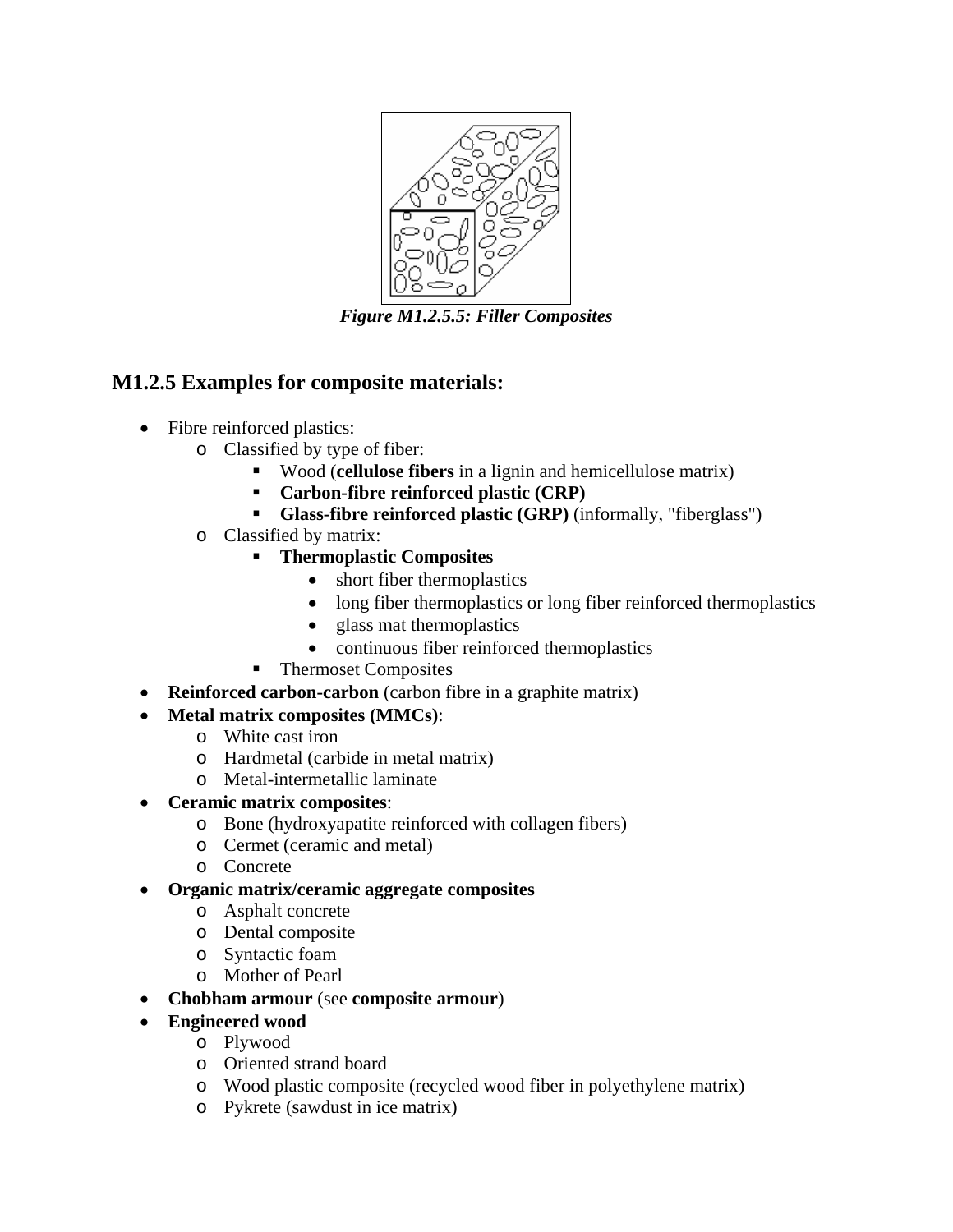#### • **Plastic-impregnated or laminated paper or textiles**

- o Arborite
- o Formica (plastic)

## **M1.2.6 Role and Selection of fibers**

The points to be noted in selecting the reinforcements include **compatibility** with matrix material, **thermal stability**, density, melting temperature etc. The efficiency of discontinuously reinforced composites is dependent on tensile strength and density of reinforcing phases. The compatibility, density, chemical and thermal stability of the reinforcement with matrix material is important for material fabrication as well as end application. The thermal discord strain between the matrix and reinforcement is an important parameter for composites used in thermal cycling application. It is a function of difference between the **coefficients of thermal expansion** of the matrix and reinforcement. The manufacturing process selected and the reinforcement affects the crystal structure.

Also the role of the reinforcement depends upon its type in structural Composites. In particulate and whisker reinforced Composites, the matrix are the major load bearing constituent. The role of the reinforcement is to strengthen and stiffen the composite through prevention of matrix deformation by **mechanical restraint**. This restraint is generally a function of the ratio of interparticle spacing to particle diameter. In continuous fiber reinforced Composites, the reinforcement is the principal load-bearing constituent. The metallic matrix serves to hold the reinforcing fibers together and transfer as well as distribute the load. Discontinuous fiber reinforced Composites display characteristics between those of continuous fiber and particulate reinforced composites. Typically, the addition of reinforcement increases the strength, stiffness and temperature capability while reducing the thermal expansion coefficient of the resulting MMC. When combined with a metallic matrix of higher density, the reinforcement also serves to reduce the density of the composite, thus enhancing properties such as specific strength.

# **M1.2.7 Matrix Materials**

### **M1.2.7.1 Introduction**

Although it is undoubtedly true that the high strength of composites is largely due to the fibre reinforcement, the importance of matrix material cannot be underestimated as it provides support for the fibres and assists the fibres in carrying the loads. It also provides stability to the composite material. Resin matrix system acts as a binding agent in a structural component in which the fibres are embedded. When too much resin is used, the part is classified as resin rich. On the other hand if there is too little resin, the part is called resin starved. A resin rich part is more susceptible to cracking due to lack of fibre support, whereas a resin starved part is weaker because of void areas and the fact that fibres are not held together and they are not well supported.

#### **M1.2.7.1.1 Matrix Selection**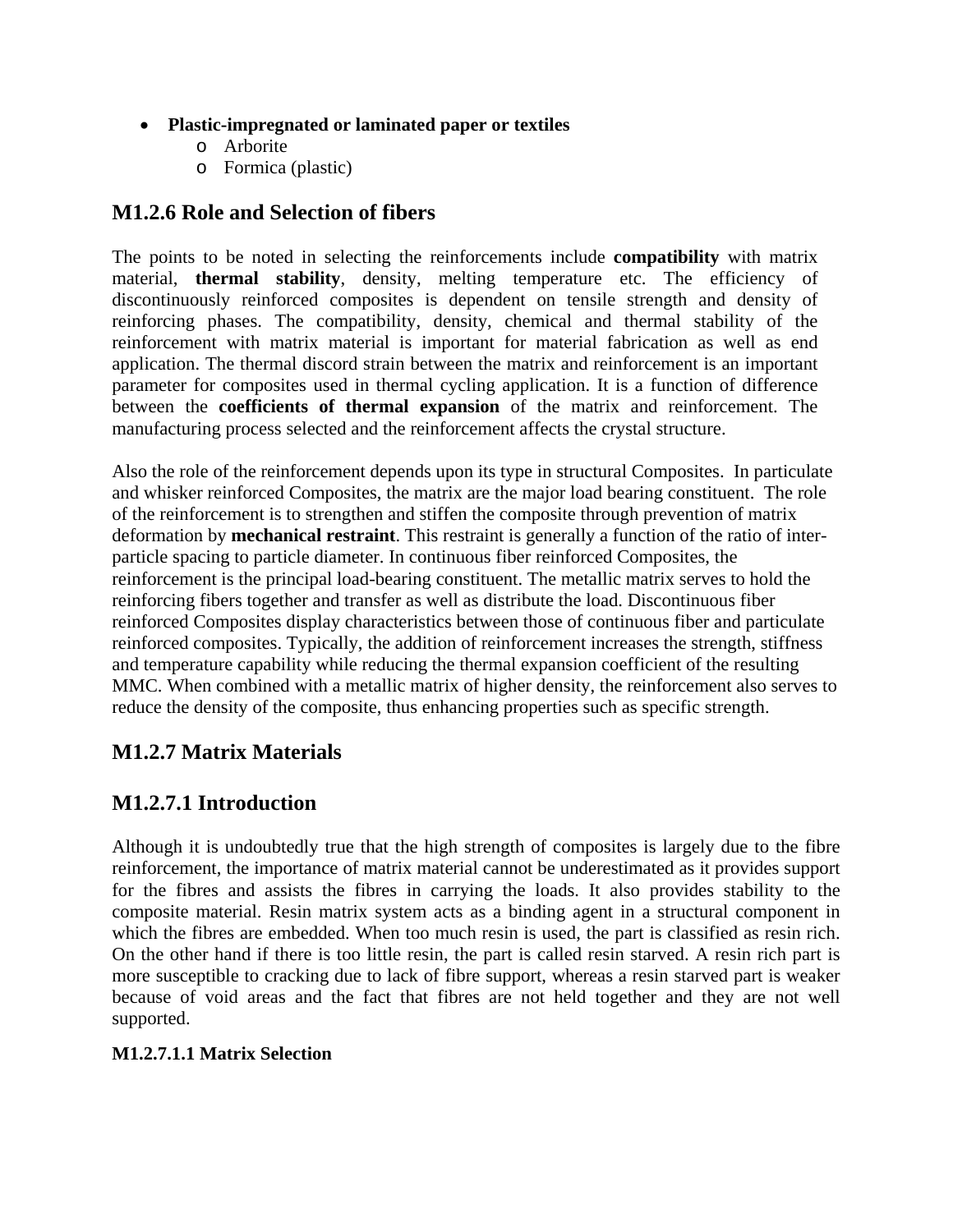Thermodynamically stable dispersoids are essential for the use of metal matrix composites for high temperature applications. This can be done by using an alloy dispersoid system in which **solid state diffusivity**, **interfacial energies** and **elemental solubility** are minimized, in turn reducing coarsening and interfacial reactions. Aluminium and magnesium alloys are regarded as widely used matrices due to low density and high thermal conductivity. Composites with low matrix alloying additions result in attractive combinations of ductility, toughness and strength. In discontinuous reinforced metal matrix composites minor alloying elements, used in wrought alloys as grain refiners, are not required. These additions should be avoided since coarse inter-metallic compounds get formed during consolidation, thus, reducing the tensile ductility of the composite.

#### **M1.2.7.1.2 Role of matrix materials**

The choice of a matrix alloy for an MMC is dictated by several considerations. Of particular importance is whether the composite is to be continuously or discontinuously reinforced. The use of continuous fibers as reinforcements may result in transfer of most of the load to the reinforcing filaments and hence composite strength will be governed primarily by the fiber strength. The primary roles of the matrix alloy then are to provide efficient transfer of load to the fibers and to blunt cracks in the event that fiber failure occurs and so the matrix alloy for continuously reinforced composites may be chosen more for toughness than for strength. On this basis, lower strength, more ductile, and tougher matrix alloys may be utilized in continuously reinforced composites. For discontinuously reinforced composites, the matrix may govern composite strength. Then, the choice of matrix will be influenced by consideration of the required composite strength and higher strength matrix alloys may be required.

Additional considerations in the choice of the matrix include potential reinforcement/matrix reactions, either during processing or in service, which might result in degraded composite performance; thermal stresses due to thermal expansion mismatch between the reinforcements and the matrix; and the influence of matrix fatigue behavior on the cyclic response of the composite. Indeed, the behavior of composites under cyclic loading conditions is an area requiring special consideration. In composites intended for use at elevated temperatures, an additional consideration is the difference in melting temperatures between the matrix and the reinforcements. A large melting temperature difference may result in matrix creep while the reinforcements remain elastic, even at temperatures approaching the matrix melting point. However, creep in both the matrix and reinforcement must be considered when there is a small melting point difference in the composite.

### **M1.2.7.2 Functions of a Matrix**

In a composite material, the matrix material serves the following functions:

- Holds the fibres together.
- Protects the fibres from environment.
- Distributes the loads evenly between fibres so that all fibres are subjected to the same amount of strain.
- Enhances transverse properties of a laminate.
- Improves impact and fracture resistance of a component.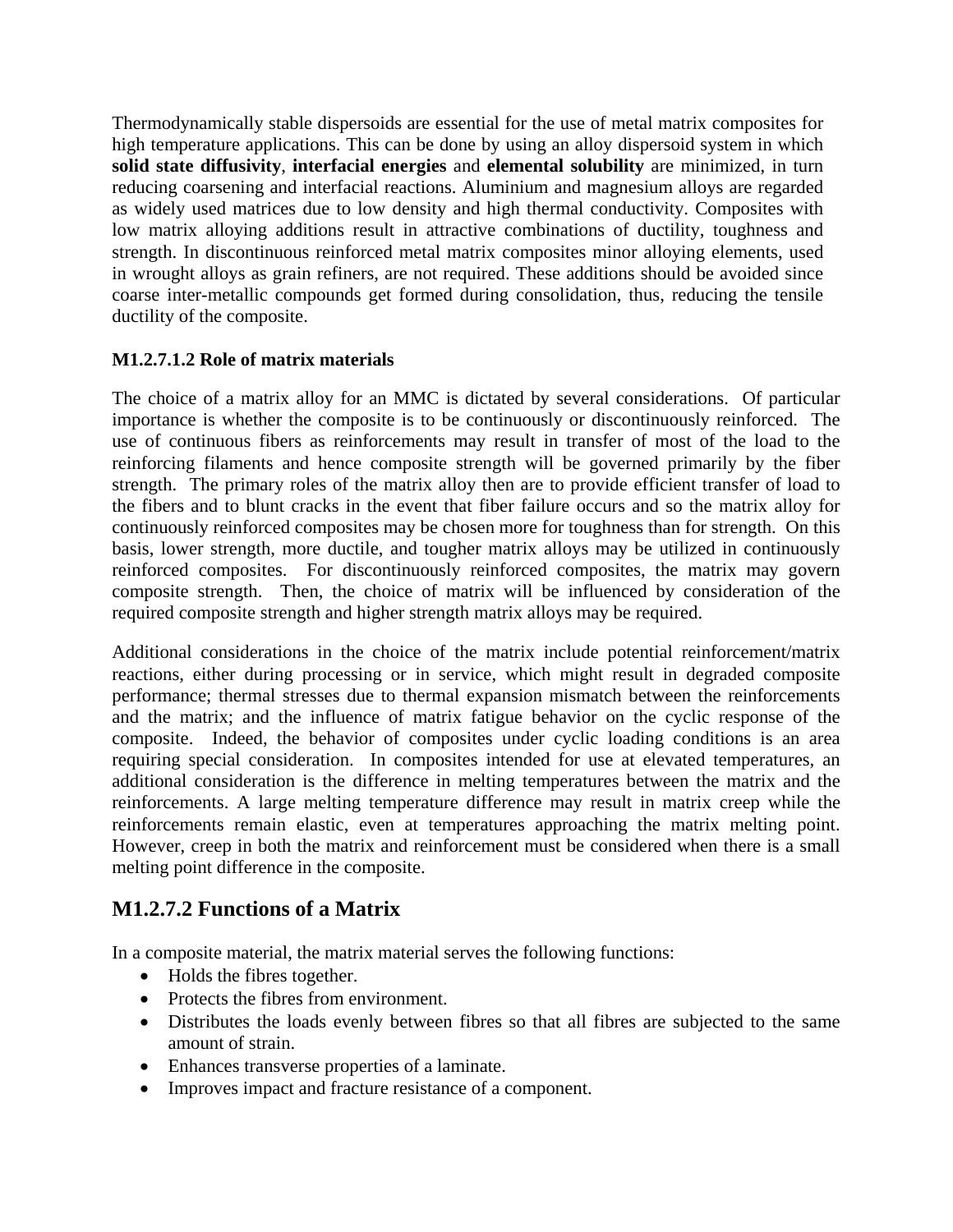- Helps to avoid propagation of crack growth through the fibres by providing alternate failure path along the interface between the fibres and the matrix.
- Carry interlaminar shear.

The matrix plays a minor role in the tensile load-carrying capacity of a composite structure. However, selection of a matrix has a major influence on the interlaminar shear as well as inplane shear properties of the composite material. The interlaminar shear strength is an important design consideration for structures under bending loads, whereas the in-plane shear strength is important under torsion loads. The matrix provides lateral support against the possibility of fibre buckling under compression loading, thus influencing to some extent the compressive strength of the composite material. The interaction between fibres and matrix is also important in designing **damage tolerant structures**. Finally, the processability and defects in a composite material depend strongly on the physical and thermal characteristics, such as viscosity, melting point, and curing temperature of the matrix.

### **M1.2.7.3 Desired Properties of a Matrix**

The needs or desired properties of the matrix which are important for a composite structure are as follows:

- Reduced moisture absorption.
- Low shrinkage.
- Low coefficient of thermal expansion.
- Good flow characteristics so that it penetrates the fibre bundles completely and eliminates voids during the compacting/curing process.
- Reasonable strength, modulus and elongation (elongation should be greater than fibre).
- Must be elastic to transfer load to fibres.
- Strength at elevated temperature (depending on application).
- Low temperature capability (depending on application).
- Excellent chemical resistance (depending on application).
- Should be easily processable into the final composite shape.
- **Dimensional stability** (maintains its shape).

As stated above, the matrix causes the stress to be distributed more evenly between all fibres by causing the fibres to suffer the same strain. The stress is transmitted by shear process, which requires good bonding between fibre and matrix and also high shear strength and modulus for the matrix itself. One of the important properties of cured matrix system is its glass transition temperature  $(T_g)$  at which the matrix begins to soften and exhibits a decrease in mechanical properties. The glass transition temperature is not only an important parameter for dimensional stability of a composite part under influence of heat, but it also has effect on most of the physical properties of the matrix system at ambient temperature.

As the load is primarily carried by the fibres, the overall elongation of a composite material is governed by the elongation to failure of the fibres that is usually 1-1.5%. A significant property of the matrix is that it should not crack. The function of the matrix in a composite material will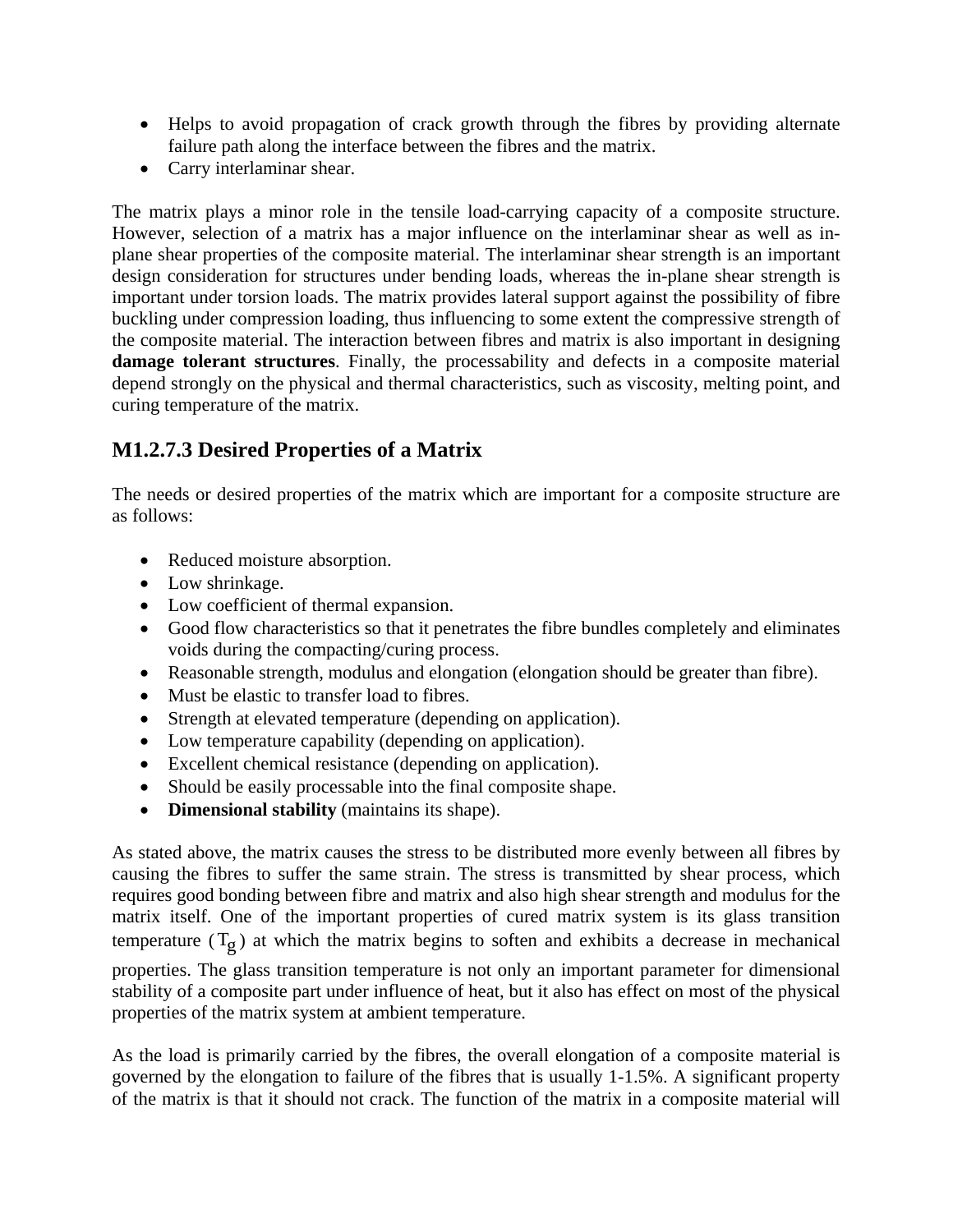vary depending on how the composite is stressed. For example, in case of compressive loading, the matrix prevents the fibres from **buckling** and is, therefore, a very critical part of the composite since without it; the reinforcement could carry no load. On the contrary, a bundle of fibres could sustain high tensile loads in the direction of the filaments without a matrix. Some of the physical properties of the matrix which influence the behaviour of composites are:

- **Shrinkage** during cure,
- Modulus of elasticity,
- Ultimate elongation,
- Strength (tensile, compressive and shear), and
- **Fracture toughness**.

## **M1.2.7.4 Factors considered for Selection of Matrix**

In selecting matrix material, following factors may be taken into consideration:

- The matrix must have a mechanical strength commensurate with that of the reinforcement i.e. both should be compatible. Thus, if a high strength fibre is used as the reinforcement, there is no point using a low strength matrix, which will not transmit stresses efficiently to the reinforcement.
- The matrix must stand up to the service conditions, viz., temperature, humidity, exposure to ultra-violet environment, exposure to chemical atmosphere, abrasion by dust particles, etc.
- The matrix must be easy to use in the selected fabrication process.
- Smoke requirements.
- Life expectancy.
- The resultant composite should be cost effective.

The fibres are saturated with a liquid resin before it cures to a solid. The solid resin is then said to be the matrix for the fibres.

# **M1.3 Advantages and Limitations of Composites Materials**

#### **M1.3.1 Advantages of Composites**

Summary of the advantages exhibited by composite materials, which are of significant use in aerospace industry are as follows:

- High resistance to fatigue and corrosion **degradation**.
- High 'strength or stiffness to weight' ratio. As enumerated above, weight savings are significant ranging from 25-45% of the weight of conventional metallic designs.
- Due to greater **reliability**, there are fewer inspections and structural repairs.
- Directional **tailoring capabilities** to meet the design requirements. The fibre pattern can be laid in a manner that will tailor the structure to efficiently sustain the applied loads.
- Fibre to fibre redundant load path.
- Improved dent resistance is normally achieved. Composite panels do not sustain damage as easily as thin gage sheet metals.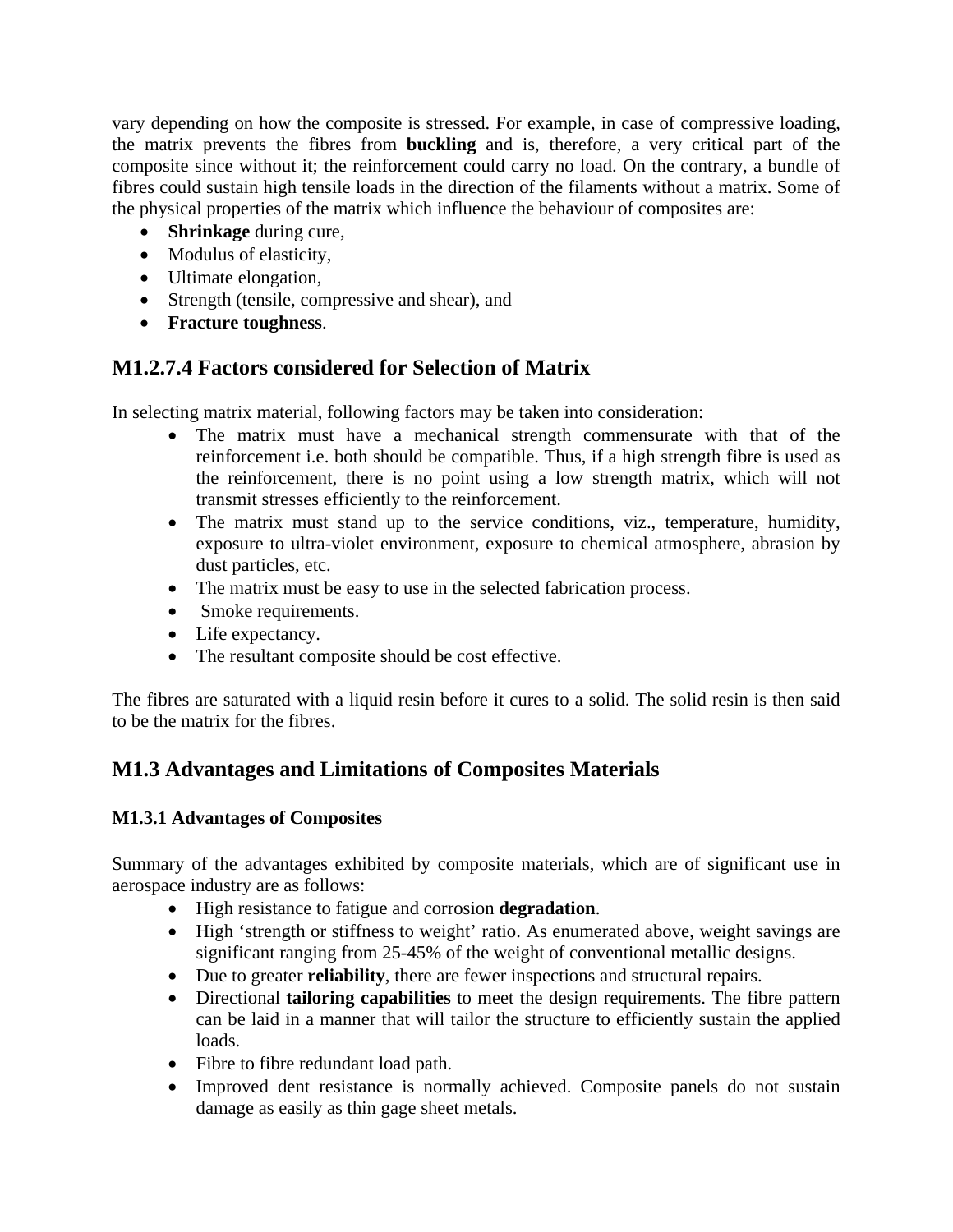- It is easier to achieve smooth **aerodynamic profiles** for drag reduction. Complex double-curvature parts with a smooth surface finish can be made in one manufacturing operation.
- Composites offer improved **torsional stiffness**. This implies high whirling speeds, reduced number of intermediate bearings and supporting structural elements. The overall part count and manufacturing & assembly costs are thus reduced.
- High resistance to impact damage.
- Thermoplastics have rapid process cycles, making them attractive for high volume commercial applications that traditionally have been the domain of sheet metals. Moreover, thermoplastics can also be reformed.
- Like metals, thermoplastics have indefinite shelf life.
- Composites are **dimensionally stable** i.e. they have low thermal conductivity and low coefficient of thermal expansion. Composite materials can be tailored to comply with a broad range of thermal expansion design requirements and to minimise thermal stresses.
- Manufacture and assembly are simplified because of part integration (joint/fastener reduction) thereby reducing cost.
- The improved **weatherability** of composites in a marine environment as well as their corrosion resistance and durability reduce the down time for maintenance.
- Close tolerances can be achieved without machining.
- Material is reduced because composite parts and structures are frequently built to shape rather than machined to the required configuration, as is common with metals.
- Excellent heat sink properties of composites, especially Carbon-Carbon, combined with their lightweight have extended their use for aircraft brakes.
- Improved friction and wear properties.
- The ability to tailor the basic material properties of a Laminate has allowed new approaches to the design of **aeroelastic flight structures**.

The above advantages translate not only into airplane, but also into common implements and equipment such as a graphite racquet that has inherent damping, and causes less fatigue and pain to the user.

#### **M1.3.2 Limitations of Composites**

Some of the associated disadvantages of advanced composites are as follows:

- High cost of raw materials and fabrication.
- Composites are more brittle than wrought metals and thus are more easily damaged.
- Transverse properties may be weak.
- Matrix is weak, therefore, low toughness.
- Reuse and disposal may be difficult.
- Difficult to attach.
- Repair introduces new problems, for the following reasons:
	- Materials require refrigerated transport and storage and have limited shelf life.
	- Hot curing is necessary in many cases requiring special tooling.
	- Hot or cold curing takes time.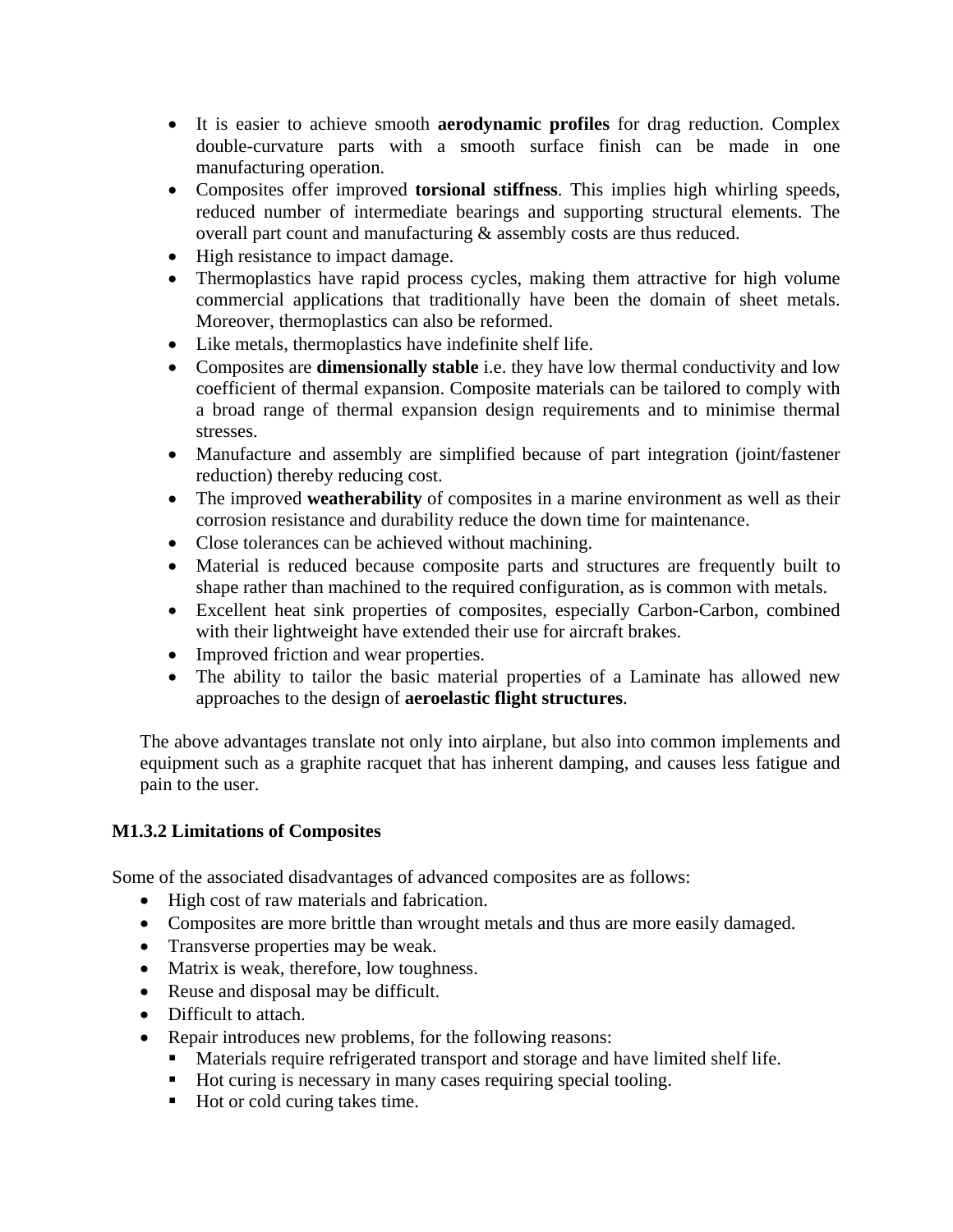- Analysis is difficult.
- Matrix is subject to **environmental degradation**.

However, proper design and material selection can circumvent many of the above disadvantages.

New technology has provided a variety of reinforcing fibres and matrices those can be combined to form composites having a wide range of exceptional properties. Since the advanced composites are capable of providing structural efficiency at lower weights as compared to equivalent metallic structures, they have emerged as the primary materials for future use.

In aircraft application, advanced fibre reinforced composites are now being used in many structural applications, viz. floor beams, engine cowlings, flight control surfaces, landing gear doors, wing-to-body fairings, etc., and also major load carrying structures including the vertical and horizontal stabiliser main torque boxes.

Composites are also being considered for use in improvements to civil infrastructures, viz., **earthquake proof** highway supports, power generating wind mills, long span bridges, etc.

#### **M1.3.3 Comparison with Metals**

Requirements governing the choice of materials apply to both metals and reinforced plastics. It is, therefore, imperative to briefly compare main characteristics of the two.

• Composites offer significant weight saving over existing metals. Composites can provide structures that are 25-45% lighter than the conventional aluminium structures designed to meet the same functional requirements. This is due to the lower density of the composites.

Depending on material form, composite densities range from 1260 to 1820 kg/in<sup>3</sup> (0.045 to 0.065  $lb/in<sup>3</sup>$ ) as compared to 2800 kg/in<sup>3</sup> (0.10 lb/in<sup>3</sup>) for aluminium. Some applications may require thicker composite sections to meet strength/stiffness requirements, however, weight savings will still result.

- Unidirectional fibre composites have specific tensile strength (ratio of material strength to density) about 4 to 6 times greater than that of steel and aluminium.
- Unidirectional composites have specific -modulus (ratio of the material stiffness to density) about 3 to 5 times greater than that of steel and aluminium.
- **Fatigue endurance limit** of composites may approach 60% of their **ultimate tensile strength**. For steel and aluminium, this value is considerably lower.
- Fibre composites are more versatile than metals, and can be tailored to meet performance needs and complex design requirements such as **aero-elastic loading** on the wings and the vertical & the horizontal stabilisers of aircraft.
- Fibre reinforced composites can be designed with excellent structural **damping features**. As such, they are less noisy and provide lower vibration transmission than metals.
- High corrosion resistance of fibre composites contributes to reduce life- cycle cost.
- Composites offer lower manufacturing cost principally by reducing significantly the number of detailed parts and expensive technical joints required to form large metal